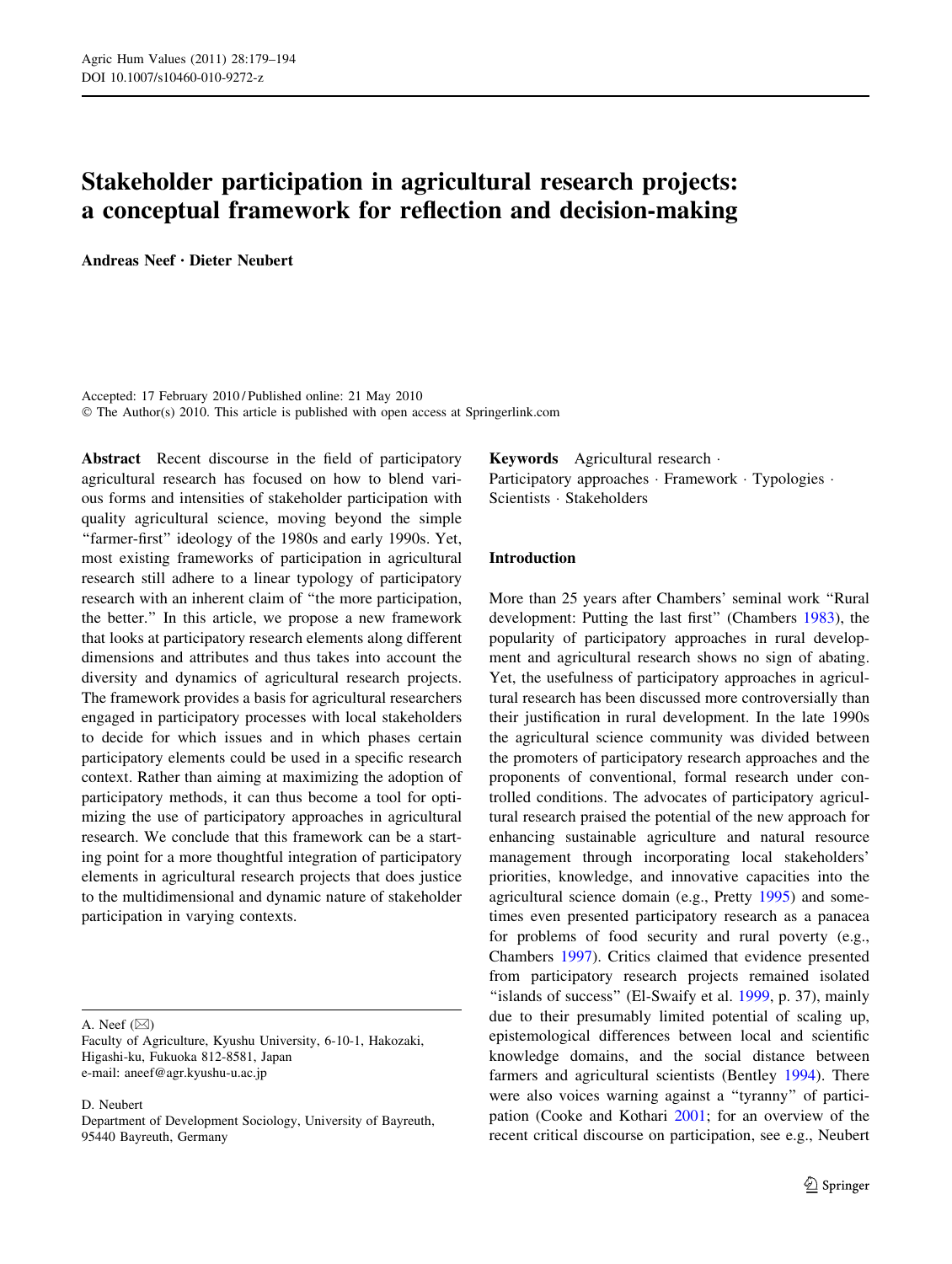[2000;](#page-14-0) Neef [2003](#page-14-0)). But even among the promoters of participatory research approaches there were dissenting views and diverging schools of thought. The objectives of participatory (agricultural) research varied between political action and empowerment of the poor and marginalized (Freire [1973;](#page-14-0) Fals-Borda and Rahman [1991\)](#page-14-0) at the one end of the continuum, and more functional approaches centered on involving farmers in the process of technology development and natural resource management at the other end (Werner [1993](#page-15-0); Farrington [1998;](#page-14-0) for an overview see Selener [1997\)](#page-15-0).

Notwithstanding the polarized debate on the value of participation in the 1990s, participatory approaches in international and national research centers have encountered both successes and failures (Bentley [1994](#page-13-0); Scoones and Thompson [1994;](#page-15-0) Lilja et al. [2001](#page-14-0); Probst [2002](#page-15-0); Johnson et al. [2004;](#page-14-0) Lilja and Dixon [2008;](#page-14-0) van Asten et al. [2009\)](#page-15-0). Since the turn of the millennium it has become evident that the claim of ''the more participation, the better'' articulated by the forebears of participatory rural appraisal (PRA) and participatory technology development (PTD) in the 1980s and early 1990s would need to be replaced by a more grounded discussion of the specific potential and shortcomings of participatory and conventional methods in a particular research setting. Even the most fervent proponents of participatory approaches have come to realize that participatory research should not be presented as a counter-concept to conventional research (Rocheleau [2003;](#page-15-0) Lilja and Bellon [2008\)](#page-14-0). In this more mature debate on the potential and limits of participatory approaches to agricultural research positions are emerging that call for ''uniting science and participation'' (Pound et al. [2003](#page-14-0)), stress the need for a ''compromised participation'' (Buhler et al. [2002](#page-13-0)), emphasize the ''comparative advantages of farmers and scientists'' in generating knowledge and innovations (Hoffmann et al. [2007\)](#page-14-0) and propose innovative ways to combine ''local and global science'' (Sillitoe [2007\)](#page-15-0). As Rocheleau ([2003,](#page-15-0) p. 169) puts it, ''researchers are not asking if participatory methods should be used, but rather when and how, and which type of method, in combination with which traditional research tools''. In a similar vein, Rhoades and Nazarea [\(2006](#page-15-0), p. 337) suggest ''what local communities demand is not necessarily a choice between 'participation' and 'formal research' but a new, mature relation with outside agencies and individuals.''

These more conciliatory positions—stripped of the simple ''farmer-first'' ideologies of the past that tended to put participatory research in opposition to conventional research—are also reflected in a proliferation of approaches that combine various forms of stakeholder participation with cutting-edge scientific research. Examples are approaches like participatory plant breeding (PPB) where

the newest advances in molecular biology can be combined with farmers' priority setting, evaluation, and adaptation (Weltzien et al. [2000;](#page-15-0) Christinck et al. [2005\)](#page-14-0) or participatory land use modeling where innovative multi-agent system (MAS) computer models and their various scenarios are developed, validated, and refined through roleplaying games and other interactive methods (Bousquet et al. [2005;](#page-13-0) Neef et al. [2006](#page-14-0); Becu et al. [2008](#page-13-0)).

Given the recent diversification of participatory approaches and their creative combination with highquality agricultural science, the common typologies of participatory approaches—suggesting different degrees of participation along a single scale—may no longer prove adequate for agricultural scientists to reflect on whether and in which phases they want to, can, and should incorporate participatory elements into their research projects. In an effort to address such questions in this paper, we propose a framework for reflection and decision-making with regard to participation in agricultural research projects that takes into account the increasing diversity and multidimensional character of participatory research towards sustainable agriculture, food security, and natural resource management. Following this introduction, we discuss the most recent typologies of participatory agricultural research with respect to their strengths and shortcomings. We then present the participation framework with its different dimensions and attributes and discuss the potential applications of the framework drawing primarily on our experience of applying it in a long-term interdisciplinary research program in Thailand and Vietnam. We conclude the article with some final remarks.

# Participatory agricultural research: a critical review of typologies

Many analysts and practitioners of participatory research hold that there are different levels and forms of participation in research that can be structured by specific typologies. Most of these research typologies have their roots in an early classification of different degrees of citizen participation developed by Arnstein [\(1969](#page-13-0)). Her ''participation ladder'' recognizes categories ranging from manipulation (classified as non-participation), to consultation (described as a kind of tokenism), to citizen control (considered as the highest degree of citizen participation). Pretty ([1995\)](#page-14-0) has developed a similar typology with a strong focus on development programs and projects. His ''participation scale'' spans from manipulative and passive participation to interactive participation and self-mobilization. From the diversity of typologies developed for participatory (agricultural) research we choose the most recently published examples from Ashby [\(1996](#page-13-0)), Lambrou ([2001\)](#page-14-0), and Probst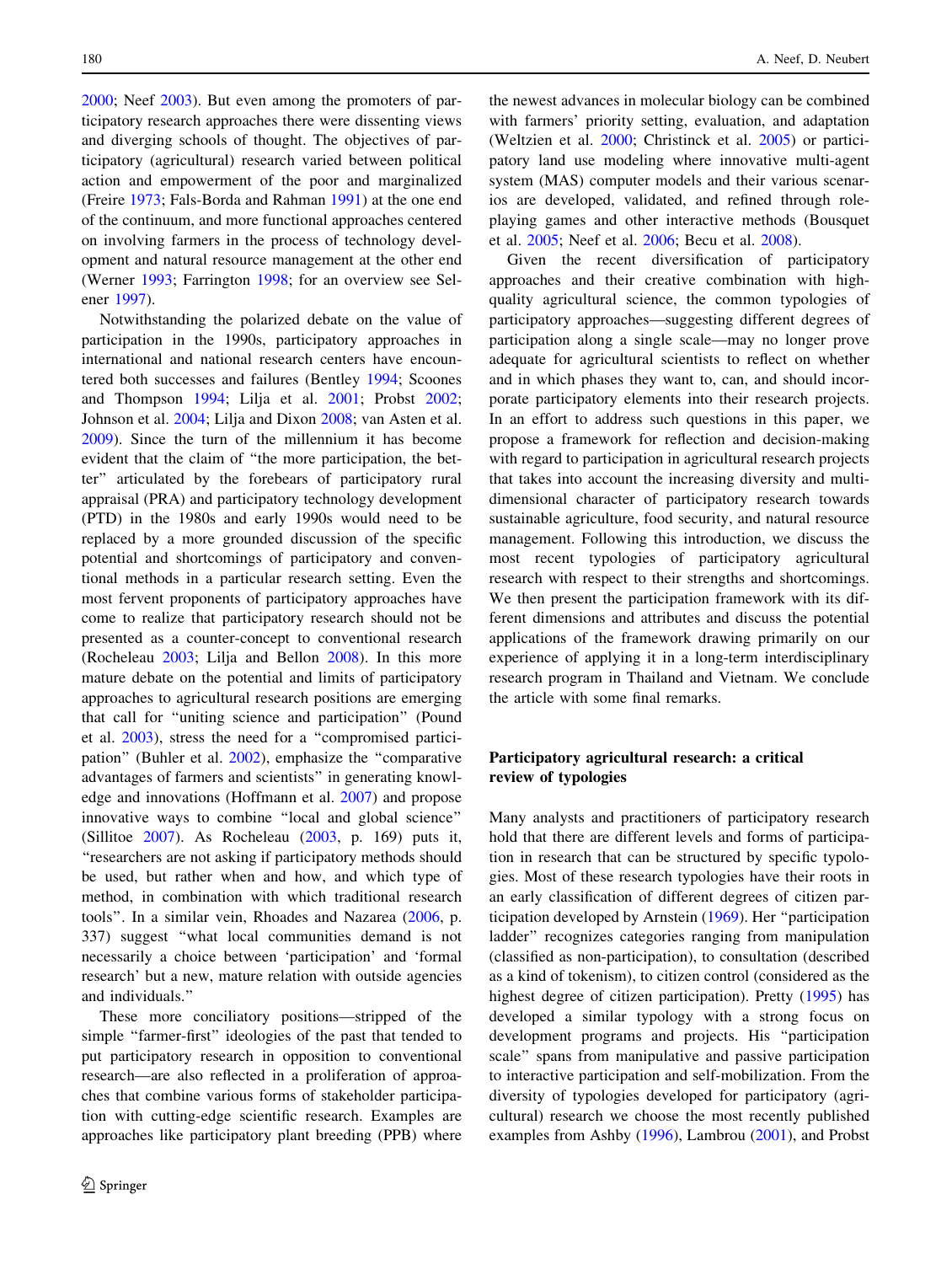et al. ([2000\)](#page-15-0) since these largely draw on earlier typologies and represent the current state-of-the-art in this field.

In focusing on participatory technology development (PTD), Ashby [\(1996](#page-13-0), p. 17; based on Biggs [1989](#page-13-0)) constructed a participative hierarchy of five types of participation in agricultural research: (1) nominal (farmers' land and labor are used), (2) consultative (farmers' opinions are sought), (3) action-oriented (farmers are involved in implementing parts of the research); (4) decision-making (farmers take part in decision-making processes); and (5) collegial participation (researchers strengthen farmers' own research). In the context of the CGIAR Systemwide Program on Participatory Research and Gender Analysis (SWPPGRA), Lambrou ([2001\)](#page-14-0) developed a typology of seven "grades" of participation, (1) positivist theoretical research (the least inclusive type of approaches), (2) passive information sharing (farmers are informed of the processes and outcomes of the research), (3) consultative stage (farmers are consulted and their needs may be included in the research design), (4) on-farm testing (researchers continue to dominate the research process, but farmers' expertise is recognized), (5) evaluation (farmers are involved in assessing the process and results of the research), (6) collaborative planning (scientists join hands with farmers in defining problems and in designing the research process), and (7) partnership (scientists and farmers engage in a long-term mutual learning and research process).

Both typologies have in common a view of participation as a linear continuum reaching from projects with a low level of participation to projects with a high degree of participation, implying ''that it is possible, desirable, and necessary to move across this continuum to the most intense form of participation, a kind of participation 'nirvana''' (Gujit and Shah [1998](#page-14-0), p. 10). Yet, increasing empirical evidence suggests that participation can take various forms and dimensions and that conventional, formal research approaches might also show elements of participation, which challenges the widespread view of participatory approaches as a new paradigm that can be categorically opposed to conventional research (Lilja and Bellon [2008](#page-14-0); Neef [2008\)](#page-14-0).

Rather than typifying agricultural research along a scale from low to high levels of stakeholder participation, Probst et al. [\(2000](#page-15-0)) determined key variables to describe and differentiate various research approaches: epistemological assumptions, research objectives, types of participation, the role of external and local actors' involvement, procedures/ process, and research methods. Through the combination of these factors they identify four approaches, namely (1) transfer of technology (formal research without substantial farmers' participation), (2) supply-on-demand (formal research where farmers have control over own or donated research funds), (3) farmers first (where farmers participate in the generation, testing, and evaluation of technology), and (4) participatory learning and action research (innovation is considered to be the outcome of a mutual learning process amongst a multiplicity of actors and networks). This focus on approaches highlights the different research strategies and underlying philosophies and helps to sharpen the differences between the approaches, which brings more conceptual clarity into the discussion. Probst et al. ([2000\)](#page-15-0) also consider the fact that farmers may influence research in different ways, either through intensive participation or control over research funds and priority setting (supply-ondemand).

Yet, similar to the shortcomings of the linear typologies developed by Ashby ([1996\)](#page-13-0) and Lambrou [\(2001](#page-14-0)), the categorization into ''prototypes'' does not necessarily reflect the diversity and dynamics of agricultural research projects. Projects can change over time, from transfer-oftechnology types without any participation to more demand-driven research with a higher degree of stakeholder involvement. Research projects of the ''participatory learning and action'' type might involve farmers during the whole process of technology generation, while the dissemination of the technology by local extension workers may follow a classical ''transfer-of-technology'' approach. Research projects may also have certain features that would classify them as "farmers first," whereas other features would correspond more to the ''supply-on-demand'' type.

We experienced the shortcomings of the existing typologies in the context of the Thai–Vietnamese–German collaborative research program ''Sustainable Land Use and Rural Development in Mountainous Regions of Southeast Asia'' (the so-called Uplands Program). The Uplands Program was instigated by the University of Hohenheim, Stuttgart, Germany, in collaboration with four Thai universities and four Vietnamese universities and research organizations in July 2000. The primary aim of this program is to provide the scientific basis for a better management of natural resources and the improvement of rural livelihoods in mountainous regions of northern Thailand and northern Vietnam. In its recently completed third phase (July 2006–June 2009), the program comprised a total of 15 subprojects, covering such diverse subdisciplines and specializations as soil science, agronomy, ecology, animal husbandry, economics, and rural sociology. From its conception in the year 2000, a particular objective of the program has been to ensure that participatory approaches are taken up as a cross-cutting issue in all subprojects. One subproject—headed by the authors over several years was assigned the role of an ''umbrella project'' with the dual task of (1) supporting other members of the program to apply participatory approaches in their respective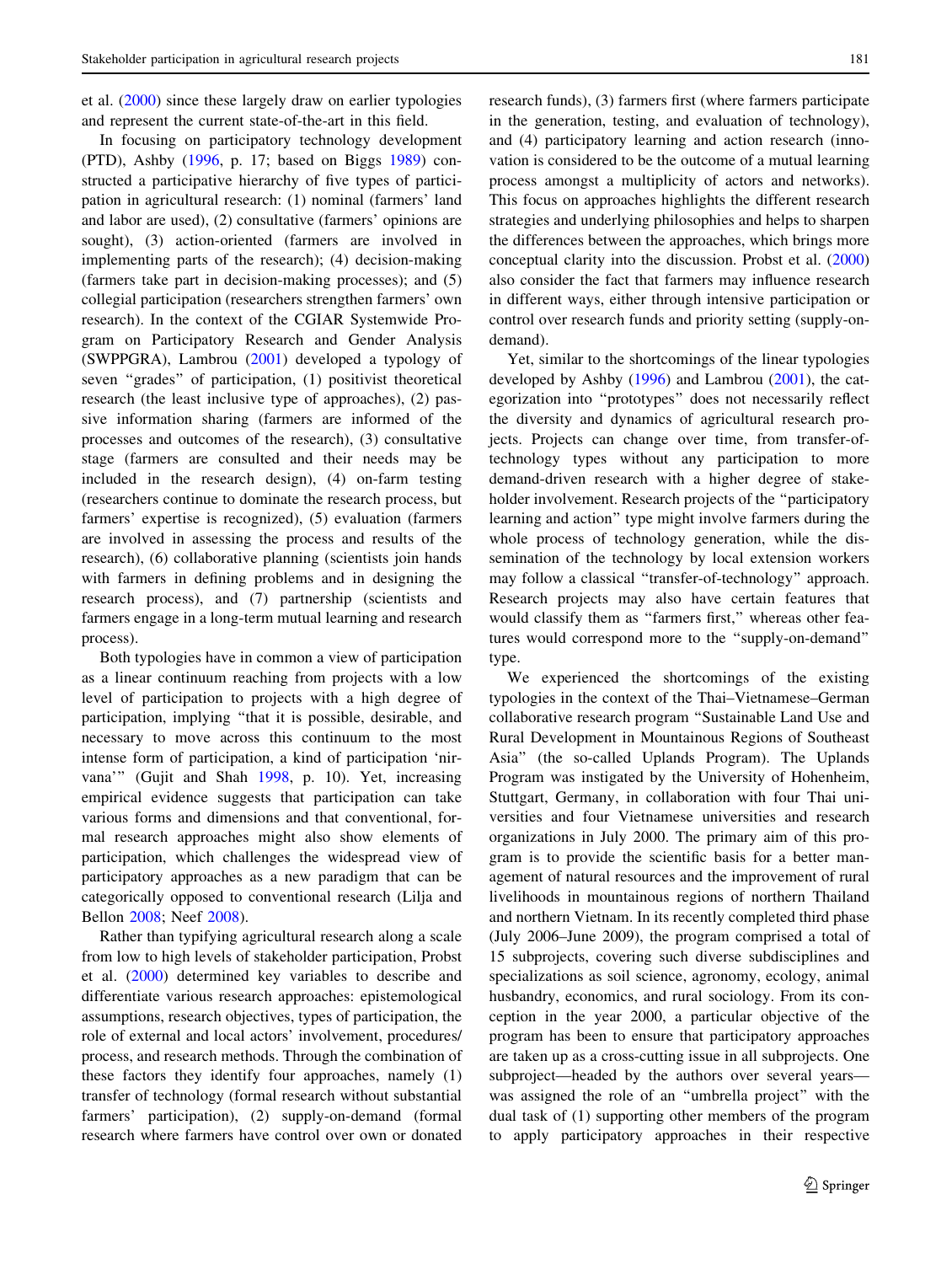subprojects and (2) assessing the advantages and shortcomings of combining participatory approaches with conventional agricultural and environmental research. The systematic evaluation of the potential and challenges of participatory research as applied in various disciplines, in different phases of the research program and in the specific socio-cultural contexts of Thailand, Vietnam, and Germany was regarded by the reviewers as one of the most innovative features of the Uplands Program.

Yet, this view was not equally shared by all members of our research program. One fellow scientist branded participatory research as ''populist,'' while some others held that this kind of ''soft science'' approach was not very compatible with rigorous, high-quality academic research (Neef et al. [2008](#page-14-0)). Several natural scientists in our program suggested that participatory research was ''something that should be done by sociologists.'' Some agricultural economists, on their part, believed they were already employing participatory methods when they interviewed farmers or traders with a standardized questionnaire. Among the German junior researchers, mostly Ph.D. students, only a very small minority had gained practical experience in using participatory research methods before joining the program, while more than half of the Thai and Vietnamese junior researchers already had applied participatory survey methods in their own research, although some of them saw the major value of participatory methods in their potential to ''generate quick results.''

Against the background of the differences of experience with participatory research approaches and the various meanings attributed to them by our fellow researchers, we believed that a common ''participation typology'' could help to support a more informed debate on the use of participatory methods in the various subprojects. Yet, it quickly turned out that the existing typologies and frameworks of Ashby [\(1996](#page-13-0)), Lambrou [\(2001](#page-14-0)), and Probst et al. [\(2000](#page-15-0)) were not fine-grained enough to depict the substantial variation of stakeholder participation among the various components of our program, ranging from subprojects that involved farmers and other local stakeholders in all stages of the research process to those where participatory elements were integrated only as ''add-on activities'' into otherwise conventional research (Neef [2008\)](#page-14-0). The normative connotation of these typologies also risked putting off some of our colleagues who regarded participatory research with a great deal of skepticism.

# Towards a new framework for reflection and decisionmaking in participatory agricultural research

In a first attempt to move beyond the linear typologies of Ashby ([1996\)](#page-13-0) and Lambrou ([2001\)](#page-14-0), and taking into account

the fact that research projects cannot always be easily categorized into ''prototypical'' approaches, the second author of this article developed a ''participation profile'' taking into account the multidimensional scale of participation (cf. Neubert [2005](#page-14-0)). By looking at individual participatory elements in the research process, this profile intended to facilitate the evaluation of participation by using several attributes such as type of research, type of innovation, qualification, and skills acquired by farmers, and researcher–farmer interaction. Its purpose was to allow the formulation of specifically suited indicators of participation that could lead to a more differentiated reflection on participation in agricultural research. Initial tests applying this framework showed, however, that the participatory profile—involving more than 60 different indicators and elements of participation—appeared too complex for a comprehensive support of decision-making with regard to integrating participatory elements in a research project. On the other hand, other factors that can be crucial elements in participatory research, such as researchers' attitudes towards and experiences of participation, were still missing from the participation profile.

Given the shortcomings of the participation profile, we developed a new participation framework that pays particular attention to the characteristics of researchers and local stakeholders and to their various forms of interaction and is thus an adequate response to the recent diversification of participatory research approaches and the increasing understanding within the agricultural science community that participatory approaches and conventional research can be creatively and effectively combined (Pound et al. [2003](#page-14-0); Lilja and Bellon [2008\)](#page-14-0). We also have changed the focus from a normative assessment tool towards an instrument for reflection and decision-making with regard to stakeholder participation in agricultural research. The participation framework that we propose tries to take into account the complexity and dynamics of participatory agricultural research processes and the diversity of stakeholder involvement in different research contexts and research phases. Hence, we regard stakeholder participation in agricultural research as a multi-dimensional process whose various participatory elements should be considered more explicitly in planning, implementation and evaluation. The six dimensions that we suggest are (I) project type, (II) research approach, (III) researchers' characteristics, (IV) interaction between researchers and (other) stakeholders, (V) stakeholders' characteristics, and (VI) stakeholders' benefits (Fig. [1\)](#page-4-0).

The order of the dimensions follows the sequence of planning and implementation of a research project: it starts with the overall research questions and the approach, looks at the actors involved and their interaction, and concludes with the (possible) impact. Each of the six dimensions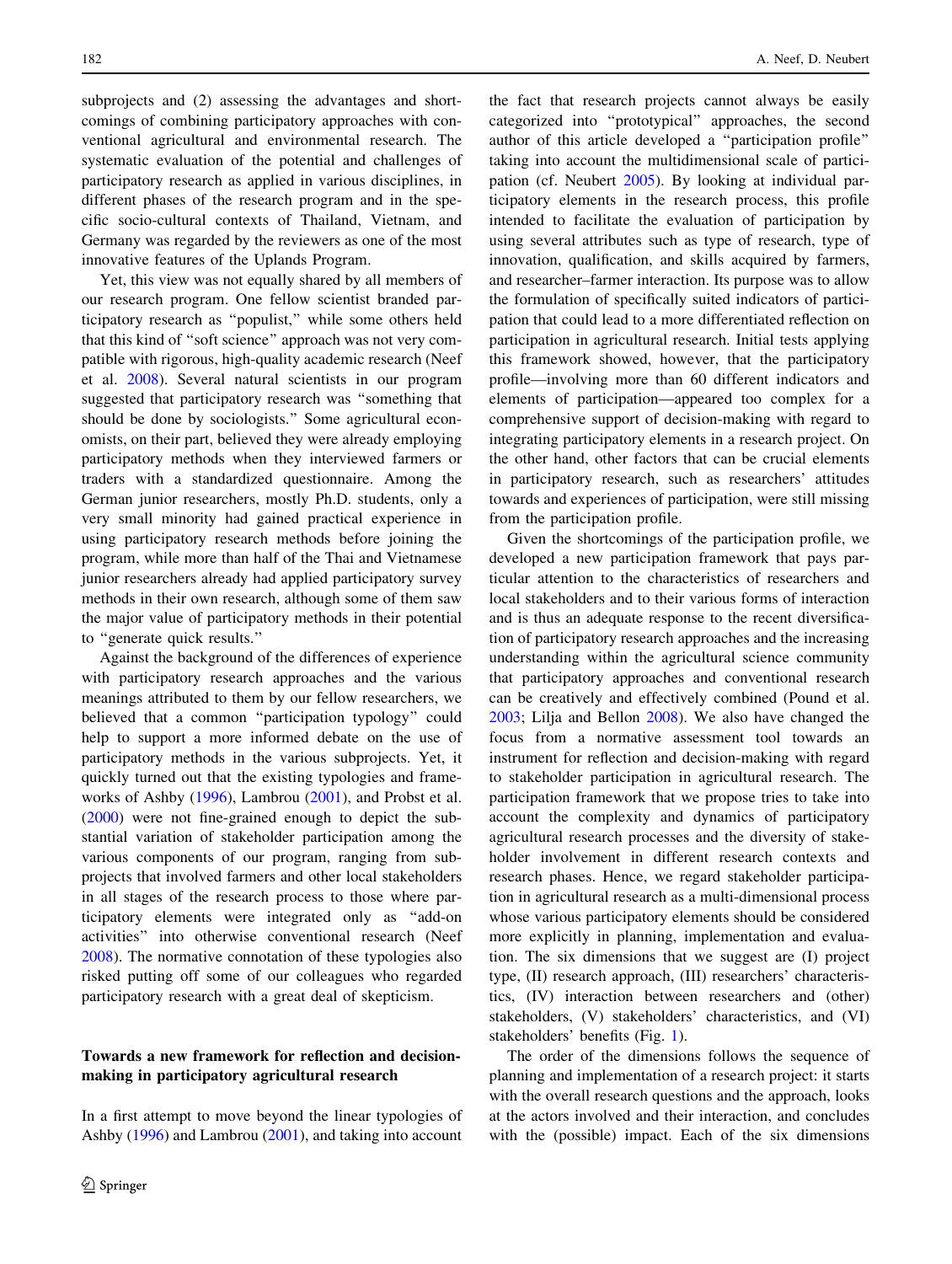<span id="page-4-0"></span>

Fig. 1 Six dimensions of participatory research

comprises five attributes. The attributes characterizing the various dimensions of participation are listed in Table [1](#page-5-0) and are described in detail below. These six dimensions and the related attributes are intended to cover the main parameters needed to describe the participatory elements employed in a given project in a systematic way.

Dimension I: project type: what is the benchmark of participation in a given project?

Before deciding on which elements of stakeholder participation may be needed in a specific research project, agricultural scientists—ideally in consultation with representatives of the local stakeholders—need to reflect on what type of research they are conducting, which objectives they pursue, whom they address with their research, and in which institutional and socio-political context they conduct the project.

## I.a. Type of research

Empirical studies show that participatory methods are primarily applied in applied and adaptive stages of agricultural research, i.e., where knowledge is geared towards action (e.g., Cornwall and Jewkes [1995](#page-14-0); Weltzien et al. [2000;](#page-15-0) Johnson et al. [2004](#page-14-0); Lilja and Dixon [2008;](#page-14-0) van Asten et al. [2009\)](#page-15-0). Basic research—i.e., experimental or theoretical research aimed at acquiring knowledge for understanding of certain phenomena without any particular application of the research in view—appears to have less potential for adopting a participatory approach. This does not imply that basic research has to be non-participatory by definition, but the degree of stakeholder participation would be generally lower than in more applied research projects, where investigations are primarily undertaken to serve a specific practical purpose (Selener [1997;](#page-15-0) Sumberg et al. [2003\)](#page-15-0).

#### I.b. Research objectives

Whether the objective of a research project is (a) to analyze how pesticides move in the soil, (b) to identify the comparative advantages of different crop varieties, or (c) to develop a locally adapted pig breeding scheme would strongly influence the potential for involving stakeholders in the research process. The research objective of a project may be derived primarily from theoretical scientific questions with little or no relation to real-world problems or, at the other end of the continuum, it may exclusively follow stakeholders' priorities. Research with a major focus on contested concepts, such as ''sustainable agriculture'', may call for striking a balance between the objectives and interests of scientists, farmers, and other local stakeholders.

#### I.c. Potential users and beneficiaries

The potential users and beneficiaries addressed by the research project would also have a bearing on the participatory potential. There has been much debate on who are the ''relevant stakeholders'' or ''clients'' of agricultural research. For the generation of technical innovations, the primary clients would be farmers and extension workers. However, we opt for a wider definition of agricultural research that includes research on the institutional context of agriculture, such as credit, land tenure, agricultural policies and marketing, and research aimed at improving the management of natural resources (cf. Pound et al. [2003](#page-14-0)). This wider definition has implications for the range of stakeholders (e.g., policy-makers, traders, environmentalists) that need to be considered in participatory research approaches. Beneficiaries of agricultural research may also include consumers interested in high-quality food or safe drinking water.

# I.d. Institutional context of the research project

Another attribute which is crucial for the participatory potential of a research project is whether it was designed and carried out in an institutional context that is responsive to the involvement of farmers' perspectives in research. If the research project is designed in a university or research institution that is less responsive to the existing problems of smallholder agriculture, it is unlikely that researchers would have the freedom to adopt participatory approaches and to respond to farmers' needs and priorities when carrying out the research. The same applies to participatory research projects that are carried out in countries or regions with a long history of supply-driven agricultural research and where the flow of information and technology is linear from researchers via extension agents to farmers (Biggs [1990](#page-13-0); Neef [2005;](#page-14-0) Hellin et al. [2008](#page-14-0)).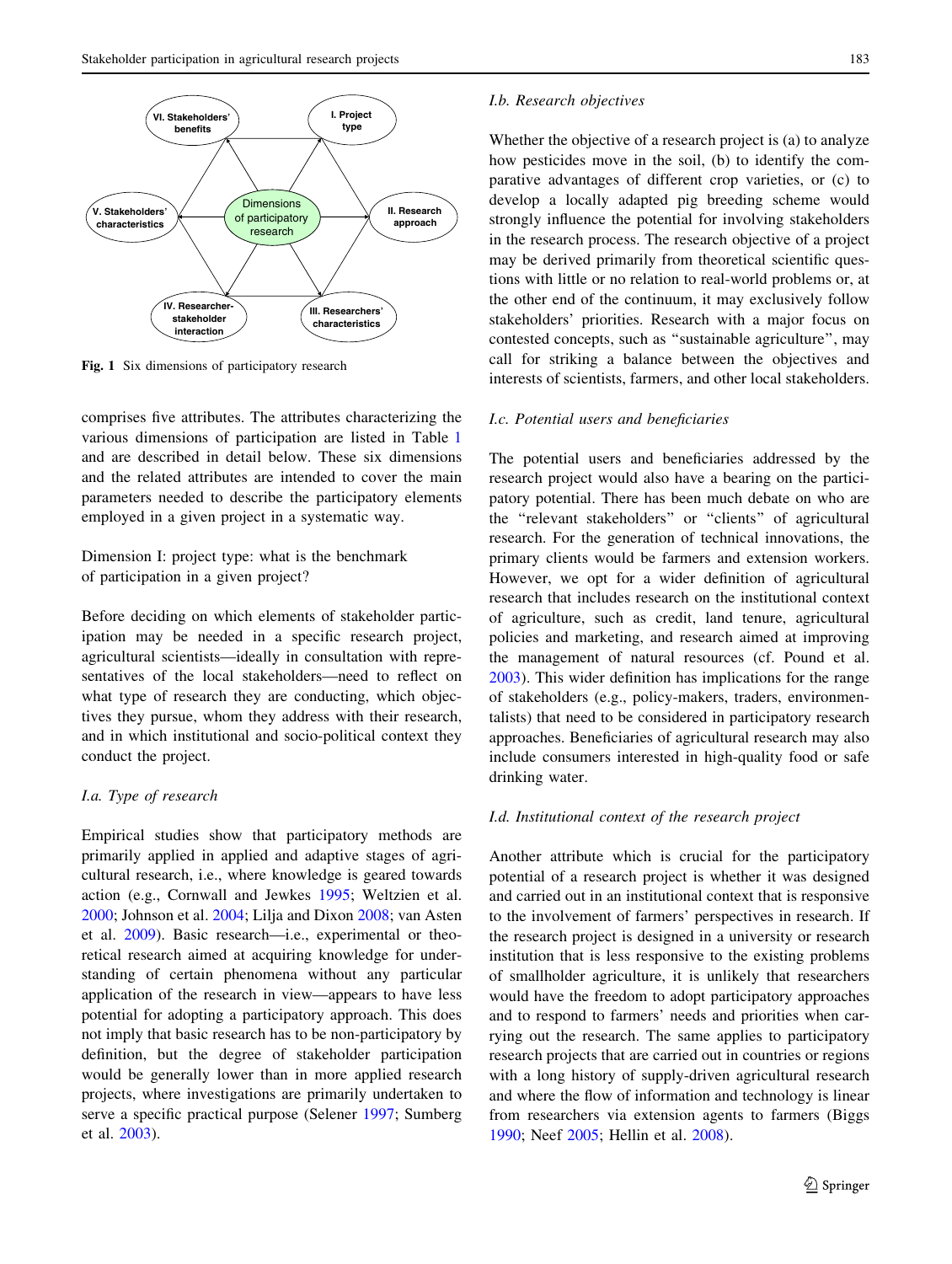| Dimension                                  | Attribute                                                    |
|--------------------------------------------|--------------------------------------------------------------|
| I. Project type                            | a) Type of research                                          |
|                                            | b) Research objectives                                       |
|                                            | c) Potential users and beneficiaries                         |
|                                            | d) Institutional context of the research<br>project          |
|                                            | e) Risks involved in the project                             |
| II. Project approach                       | a) Research methodology                                      |
|                                            | b) Research epistemology                                     |
|                                            | c) Research plan                                             |
|                                            | d) Research process                                          |
|                                            | e) Research methods for accessing local<br>knowledge         |
| III. Researchers'<br>characteristics       | a) Previous experiences with<br>participation                |
|                                            | b) Attitudes towards participation                           |
|                                            | c) Attitudes towards local stakeholders                      |
|                                            | d) Accountability towards the potential<br>users             |
|                                            | e) Commitment to the problem-solving<br>cycle                |
| IV. Researcher-<br>stakeholder interaction | a) Involvement of stakeholders in the<br>research process    |
|                                            | b) Control of research and centers of<br>decision-making     |
|                                            | c) Contribution to the generation of<br>knowledge            |
|                                            | d) Type, frequency, and intensity of<br>interaction          |
|                                            | e) Investment of resources and payment                       |
| V. Stakeholders'<br>characteristics        | a) Local stakeholders' experiences with<br>previous projects |
|                                            | b) Local stakeholders' perception of the<br>research project |
|                                            | c) Local stakeholders' perception of the<br>researchers      |
|                                            | d) Time availability of local<br>stakeholders                |
|                                            | e) Local stakeholders' scope for action                      |
| VI. Stakeholders' benefits                 | a) Innovations, improved practices                           |
|                                            | b) Creation of knowledge and awareness                       |
|                                            | c) Improvement of skills                                     |
|                                            | d) Empowerment and social capital                            |
|                                            | e) Improvement of livelihoods                                |

<span id="page-5-0"></span>Table 1 Dimensions and their related attributes in the participation framework

# I.e. Risks involved in the project

Research projects may involve risks, such as the project's failure to find relevant solutions to the problems identified. The time and resources invested might not pay in terms of innovations or other outcomes generated by the project.

Projects may also carry negative side effects, for example uncontrolled spread of diseases or of transgenic plants and animals. In cases where research involves high risks, it might therefore be advisable not to involve a great number of farmers in the experiments, but to start with on-station research and controlled experiments first or to work with a few, relatively wealthy farmers who are better able to cope with the risks or who can be compensated for possible crop damage and income losses. Buhler et al. [\(2002](#page-13-0)), on the other hand, argue that a high risk of project failure calls for an early involvement of all relevant stakeholders in the research process.

Dimension II: research approach: methodology, epistemology, and research planning

The second dimension of participation is described by the research approach of a project. In many cases there may be typical combinations of project type (dimension I) and research approach (dimension II) but the one does not necessarily determine the other, and the combinations between the two may differ considerably from one research project to another.

## II.a. Research methodology

The methodology of a project can follow a mono-disciplinary, reductionist approach, or a more system-oriented and transdisciplinary, holistic one. Scholars theorizing on conventional versus participatory research hold that the particular strength of participatory approaches lies in addressing complexity and heterogeneity in a holistic way (e.g., Buhler et al. [2002](#page-13-0); McDougall and Braun [2003](#page-14-0); Sumberg et al. [2003](#page-15-0)). Reductionist approaches isolating the cause-effect link by creating ceteris paribus conditions will likely have greater difficulties in applying participatory elements than system-oriented holistic approaches that are open to a wide range of perspectives and interpretations.

# II.b. Research epistemology

The attribute research epistemology pinpoints the differences between research projects as regards adherence to a scientific paradigm (positivist vs. constructivist). One end of the scale is marked by a purely positivist world view assuming that reality exists independently from the observer—i.e., a ''hard science'' approach where results do not depend on a given context and are of general validity. The other end is marked by a constructivist world view where reality is seen as constructed by the observer, research results acquire validity only in a given context, and therefore multiple perspectives and their individual validity are accepted. We do not, however, assume certain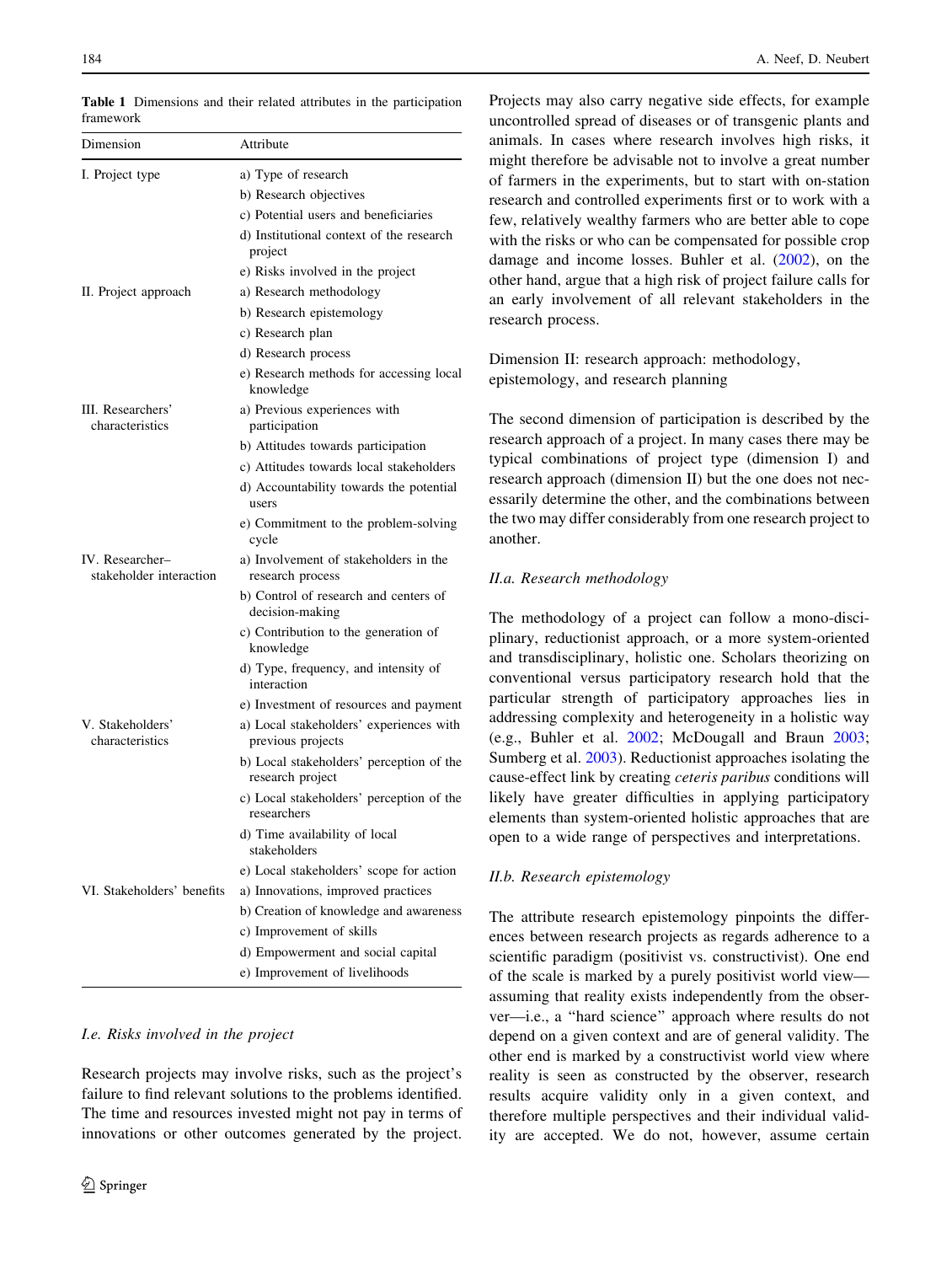disciplines to be a priori more receptive to participatory approaches than others. Nevertheless, each discipline tends to adhere to certain epistemological assumptions that pose different challenges for embracing participatory research approaches. Thus, a purely positivist approach may be less conducive to applying participatory elements than a constructivist approach that is open to integrating local perspectives and indigenous knowledge without subjugating them completely to scientific explanations of reality (cf. Probst [2002\)](#page-15-0).

# II.c. Research plan

Conventional scientists tend to work out relatively rigid research plans that cannot be easily modified during the research process (cf. McDougall and Braun [2003\)](#page-14-0). Such rigid planning may impede local stakeholders from influencing methods and experiments and to negotiate certain aspects of the research plan with the researchers. An open and flexible plan, on the other hand, can be more receptive to stakeholders' priorities, experiences, and perspectives, and provides space for negotiation of methods, experiments, and adaptation to new conditions. Yet, such openness and flexibility is often at odds with funding organizations that require a detailed work plan and time schedule as an integral part of the application for research funding. In such cases, scientists engaged in participatory research may need to find a balance between the requirements of funding agencies for structured planning and the need to continually adapt the research plan to changing priorities of local stakeholders.

## II.d. Research process

While the research plan focuses on the practical organization of research, the research process addresses the logic of research, i.e., the basic assumption as to how research shall be conducted. In precisely formulated research projects, the research process is generally linear and formalized and its inputs and outputs are clearly defined; changing realities and problems cannot easily be taken into account (Cornwall and Jewkes [1995](#page-14-0)). At the opposite end of the scale, the research process may be seen as a continuous cycle of learning, reflection, and action, requiring regular feedback from actors and an occasional review of the relevance of research objectives and methods (Selener [1997;](#page-15-0) McDougall and Braun [2003](#page-14-0)).

### II.e. Research methods for accessing local knowledge

This attribute intends to capture the differences between projects in integrating local knowledge into the process of knowledge generation. Some scientists may regard local or indigenous knowledge as less relevant for the research process or even as antagonistic to scientific knowledge on the grounds of their presumed methodological and epistemological differences and the contextuality and social embeddedness of local knowledge (Ellen and Harris [2000](#page-14-0); for a wider discussion of this debate see Kloppenburg [1991](#page-14-0); Agrawal [1995\)](#page-13-0). Yet, an increasing number of scientists see local knowledge as a crucial component in the generation of scientific knowledge, and methods of accessing local knowledge are part and parcel of their research approach (e.g., Pound et al. [2003;](#page-14-0) Neef et al. [2006](#page-14-0); Rhoades and Nazarea [2006;](#page-15-0) Schuler et al. [2006](#page-15-0); Cleveland and Soleri [2007](#page-14-0)). Methods used to tap local knowledge may include various forms of individual and group interviews, participatory rapid appraisal (PRA) tools, and participant observation. Yet, researchers need to keep in mind that knowledge of farmers and other local stakeholders is often tacit and difficult to articulate, describe, and validate (Hoffmann et al. [2007](#page-14-0)). There is also evidence for the limitations of farmers' local knowledge, even when addressing localized problems (e.g., Price [2001\)](#page-14-0). Rather than romanticizing local stakeholders' knowledge, local knowledge should be as critically examined as scientific knowledge that goes through a rigorous selection process by peer-reviews and constant revision by other scholars (cf. Neef [2005\)](#page-14-0).

# Dimension III: researchers' characteristics: differing experiences and attitudes

The first two dimensions, "project type" and "research" approach,'' describe the formal characteristics of the research project. The third dimension moves the focus to the researchers themselves, who certainly have a major influence on the implementation of any given project. The importance attached to participation and in particular the interpretation of participation as a concept, is based on researchers' characteristics, such as experiences, views, attitudes, norms, and values (Rocheleau [2003;](#page-15-0) Lilja and Bellon [2008\)](#page-14-0). Proponents of participatory research emphasize that ''the question of attitudes, behavior, and values is fundamental to the successful growth of participatory approaches in all fields'' (Paul, [2003,](#page-14-0) p. 139; quoted by Chambers [2005](#page-13-0), p. 156).

### III.a. Previous experiences with participation

The conventional academic training of agricultural scientists with its strong emphasis on so-called ''hard science'' approaches makes it hard for them to relinquish some control of the research process to local stakeholders and embrace their active input into knowledge generation (cf.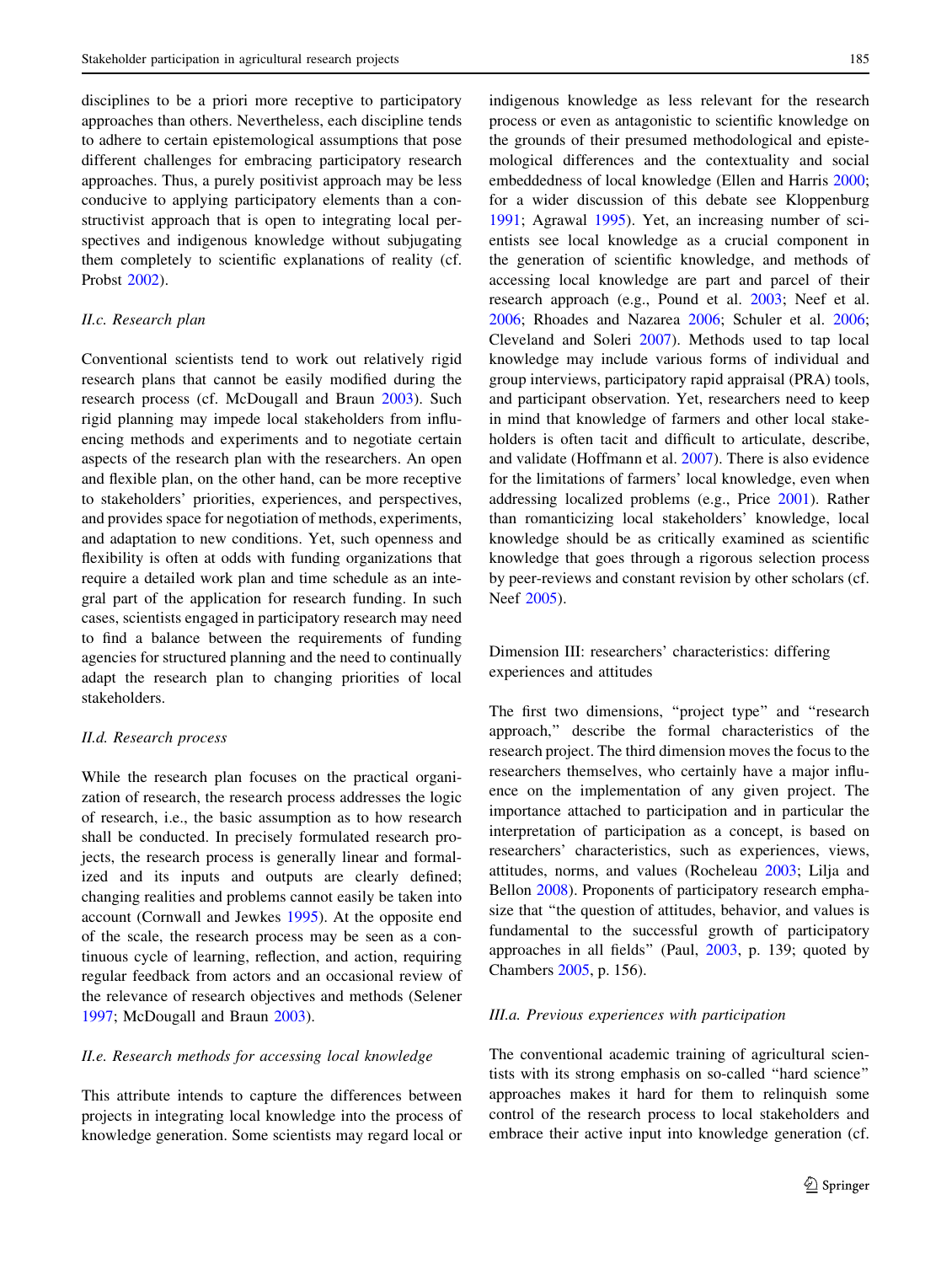Cornwall and Jewkes [1995;](#page-14-0) Chambers [2005\)](#page-13-0). It is therefore not easy to find university graduates with a strong theoretical background in participatory research, notwithstanding practical experiences in this field. Yet, knowledge of specific methods and tools as well as experience in the practice of participation is needed to use the approach in a well-planned, self-reflective way, adapted to the specific project. As Rhoades and Nazarea ([2006,](#page-15-0) p. 336) state participatory research ''can be a set of effective methods in the hands of seasoned fieldworkers but can be chaotic and sometimes useless under the direction of poorly trained personnel.'' While there may be some exceptional cases where researchers show "natural talent" in working with local stakeholders, lack of knowledge, congeniality, and experience usually impedes the thoughtful use of a participatory approach.

# III.b. Researchers' attitudes towards participation

The researchers' attitudes towards participation are another key factor in enabling a successful participatory process, although this aspect has remained largely unaddressed by scholarly research (cf. Chambers [2005\)](#page-13-0). While some researchers may see participation as the guiding paradigm for agricultural research, many scientists tend to regard participatory approaches as non-scientific, impressionistic, and unreliable and therefore irrelevant for formal agricultural research (Cornwall and Jewkes [1995](#page-14-0)). Another widespread view is that participatory research entails high costs that may not always be outweighed by the benefits. There are also a growing number of agricultural scientists who hold that the scope and depth of participation may vary depending on research topic and research phase (McDougall and Braun [2003;](#page-14-0) Rocheleau [2003](#page-15-0)).

## III.c. Researchers' attitudes towards local stakeholders

Researchers' attitudes towards local stakeholders can depend on a variety of factors, such as educational and cultural background, or prejudices against certain ethnic groups. Researchers may not be interested in local stakeholders' perspectives and even treat them as backward and inferior. "It is a commonplace that professionals, whether agriculturalists or not, often behave in a superior manner with farmers [...]" (Chambers [2005](#page-13-0), p. 159). Other scientists may show great empathy for local stakeholders' perspectives and problems, see them as equal partners in research, and recognize their comparative advantages in dealing with various aspects of the research process. In the course of a research project, researchers' attitudes may change through training, regular contacts with stakeholders, and self-reflection.

# III.d. Researchers' accountability towards the potential users

This attribute considers the fact that the perspective and priorities of those to whom the researchers feel accountable will influence their decisions and actions in the research process (Buhler et al. [2002](#page-13-0)). Researchers may stress only their accountability vis-à-vis project leaders, supervisors or the scientific community, including reviewers. This "upward accountability" is likely to impede an interactive engagement with local stakeholders. At the other end of the scale, researchers may think that they are only accountable to the local stakeholders as the potential users of the research results. Yet, an exclusive emphasis on ''downward accountability,'' i.e., towards the clients of agricultural research, may prevent agricultural scientists from advancing in their academic career as the scientific community tends to favor authors of peer-reviewed journal articles based on replicable and generalizable data and research results.

# III.e. Researchers' commitment to the problem-solving cycle

This attribute addresses the question to what extent are researchers responsible for all the steps within the problemsolving cycle. Opponents to a wider commitment of researchers state that research should be dedicated to the production of public goods, implying a widespread sharing of research results. This view of scientists' mandate has increasingly raised ethical concerns among different groups of society. Supporters of an extended responsibility argue that researchers have a moral commitment to local communities they are working with (e.g., van de Fliert and Braun [2002\)](#page-15-0). However, whether or not researchers must also be actively involved in or even support the implementation of solutions is discussed controversially (e.g., Nagel et al. [2005](#page-14-0)).

Dimension IV: interaction between researchers and local stakeholders: who contributes to knowledge generation and who controls the research process?

Participatory agricultural research "can be defined as a systematic dialogue between farmers and scientists to solve problems related to agriculture, and ultimately to increase the impact of agricultural research,'' as Hellin et al. ([2008,](#page-14-0) p. 81) put it. In a wider sense, this fourth dimension analyzes the interface between researchers and local stakeholders, i.e., farmers and other local groups and individuals who are directly or indirectly affected by the research. Interaction between researchers and stakeholders is an important part of the participatory practice of a project, but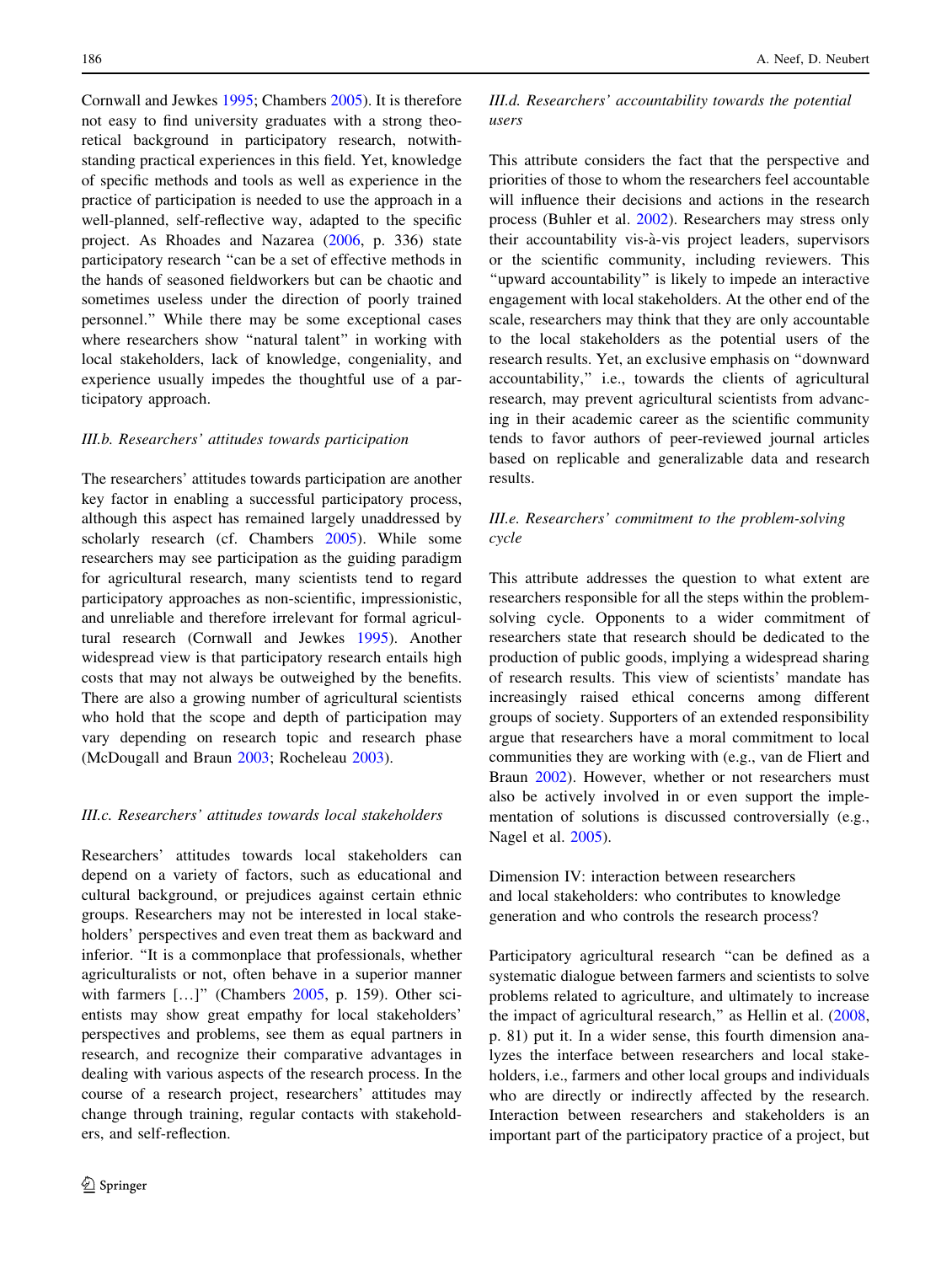may take various forms in different types of participatory research projects.

## IV.a. Involvement of stakeholders in the research process

In the 1980s and early 1990s, participatory agricultural research was often equated with farmer-driven research (e.g., Chambers [1983\)](#page-13-0). With the increased focus on ''sustainable agriculture,'' where ecological, economic and social factors need to balanced, it has been acknowledged that a larger spectrum of actors—e.g., farmers, extension workers, consumers, environmental NGOs—may be relevant in the research process. Today, we tend to define "participation" in agricultural research as the involvement of all individuals and groups who are directly and indirectly affected by the research activities and its outcomes (Neef et al. [2006\)](#page-14-0). Dealing with a large number of local stakeholders, however, poses particular challenges to participatory research(ers), especially if the interests of the various stakeholders differ significantly or are even conflicting (Ashby [2003\)](#page-13-0). Whether participatory approaches have to be selective in these specific circumstances or whether the researcher can act as a mediator between conflicting interests depends on the local context and the type of the research project.

#### IV.b. Control of research and centers of decision-making

The question of control of the research process and of the centers of decision-making must be distinguished from the issue of pure stakeholder involvement; it touches the essence of power relations between researchers and the local stake-holders (Biggs [1989;](#page-13-0) Chambers [1997;](#page-13-0) Ashby [2003](#page-13-0); McDougall and Braun [2003\)](#page-14-0). Even in cases where formal involvement of local stakeholders is substantial, researchers may still control the research process and be at the center of decision-making. Local stakeholders may or may not be informed about the decisions or they may be consulted before decisions are taken. At the other end of the continuum, farmers and other local stakeholders control the design of the research and the process of implementation, and they carry out their own surveys or experiments. One example is the formation of local agricultural research committees or CIALs (Comité de Investigación Agrícola Local), first developed in Latin America (Ashby et al. [2000](#page-13-0); Probst [2002\)](#page-15-0). Yet, purely farmer-controlled research may not be desirable in every research context, particularly when the interests of other actors, e.g., consumers, are also at stake.

## IV.c. Contribution to the generation of knowledge

It is increasingly acknowledged that farmers and researchers have different comparative advantages in generating knowledge (e.g., Hoffmann et al. [2007\)](#page-14-0). In a research project in New Zealand, for example, Maori farmers were insisting that their own customary knowledge—acquired through long-term experience and handed down via elders—should be merged with scientists' technical knowledge, rather than being supplemented by it (Bruges and Smith [2008](#page-13-0)). Other stakeholders—such as extension workers and local authorities—also may contribute to the generation of knowledge and innovations. Researchers may help local stakeholders with the development, monitoring and evaluation of their own technical experiments and surveys. A typical example is the farmer field school (FFS) approach where knowledge is primarily created by farmers' and extension workers' own observations and mutual exchange (e.g., van de Fliert et al. [2007\)](#page-15-0).

#### IV.d. Type, frequency, and intensity of interaction

The type, frequency, and intensity of interaction between scientists and local stakeholders can be a decisive factor for the success of a participatory research project. In some cases, researchers meet local stakeholders only when they visit on-farm experimental sites or conduct PRA exercises. The "one-shot character" of many short-term projects carrying the label ''participatory'' has been repeatedly criticized (e.g., Neubert et al. [2008\)](#page-14-0). Oftentimes meetings between researchers and local stakeholders in participatory research are confined to discussing logistic and technical aspects of the research. In some projects, researchers and local stakeholders meet frequently in formal meetings to discuss the research process, evaluate outcomes, and plan further steps together. Yet, practitioners need to keep in mind that the depth of a participatory approach does not necessarily increase with the number of meetings. Too many interactions can easily lead to "participation fatigue" among stakeholders (e.g., Kanji and Greenwood [2001](#page-14-0); Neef  $2005$ ). It is also important to provide feedback on research findings to farmers and other local stakeholders in a format they can easily understand (van Asten et al. [2009](#page-15-0)).

# IV.e. Investment of resources and payment

This attribute points to the division of material inputs between stakeholders and researchers. Researchers may provide all inputs, rent the experimental plots, and pay local stakeholders for their labor contribution in experiments or surveys. In the opposite, but relatively rare case, farmers and other stakeholders pay researchers for their help in identifying solutions and contribute all the research inputs, such as plots, animals, and labor. In most cases, stakeholders and researchers will both provide a reasonable share of the material inputs, which may also be determined by the specific nature of the project. Compensation for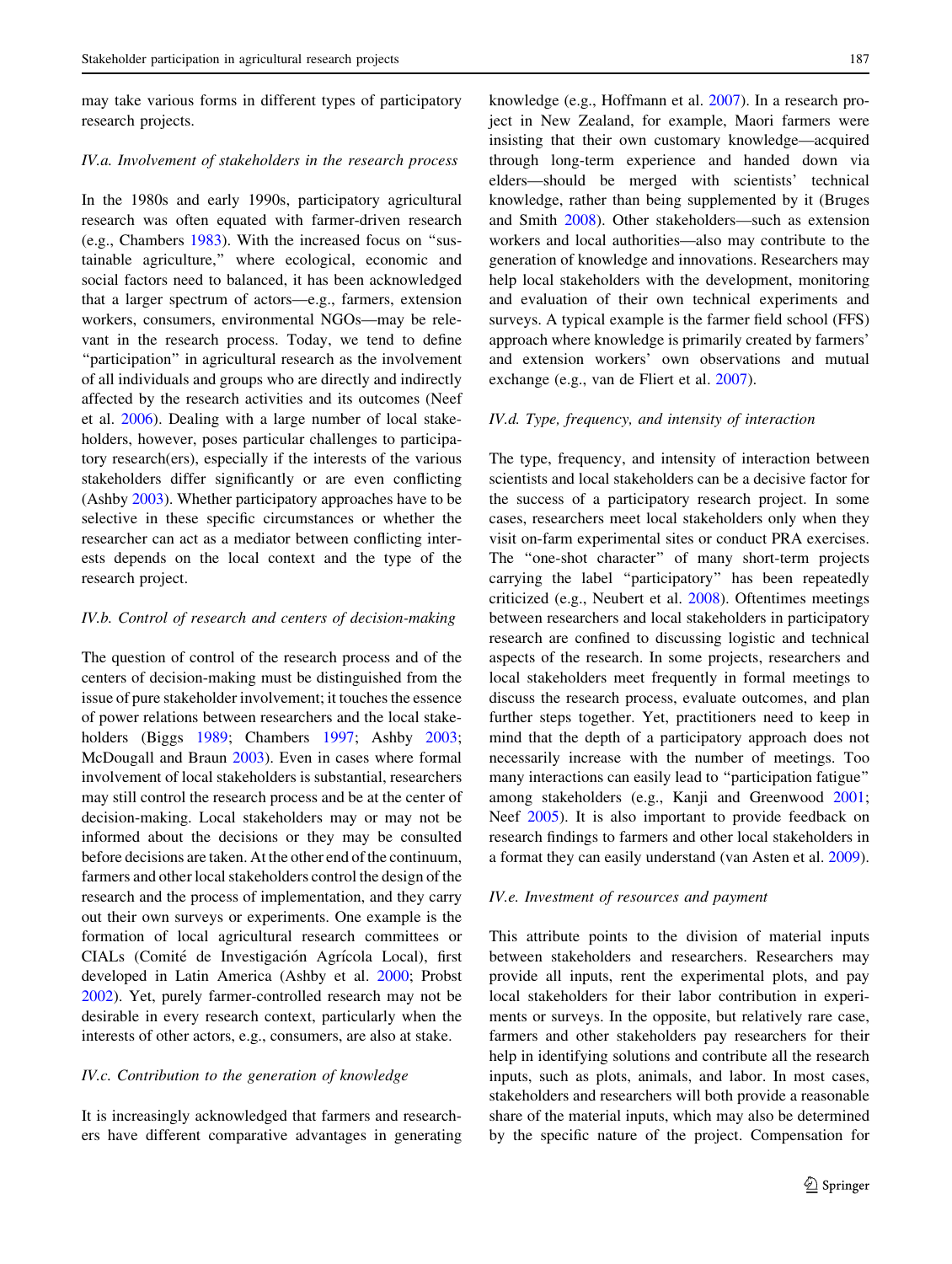stakeholders involved in participatory processes needs to be carefully considered, as it may run counter to the principle that stakeholders should participate voluntarily in the research, rather than being motivated by financial incentives (cf. van Asten et al. [2009](#page-15-0)).

Dimension V: stakeholders' characteristics: agricultural research(ers) in the eyes of the local people

The fifth dimension of participation, the characteristics of the local stakeholders, is widely neglected in the discussion of participatory approaches. It is often believed that local stakeholders quasi ''automatically'' participate if certain conditions are met on the part of the research project, the researchers, and their methodological approach. However, this does not reflect local stakeholders' reality. Whether local stakeholders participate in a research project depends to a great extent on their own characteristics, their expectations from the project and their opportunity costs of time (Cornwall and Jewkes [1995;](#page-14-0) McDougall and Braun [2003](#page-14-0)). These may differ among individuals or particular livelihood situations and may be influenced by the political, social, economic, and cultural environment.

# V.a. Local stakeholders' experiences with previous projects

This attribute highlights the fact that, in many cases, local stakeholders already have several experiences with development or research projects. From the stakeholders' perspective, research and development projects may not be easily distinguished. Both research and development projects may use survey methods for data gathering and organizing experimental trials, and they may both use more or less participatory approaches. Drawing on their experience in Ecuador, Rhoades and Nazarea [\(2006](#page-15-0), p. 338) describe a situation where local people had become tired of ''enthusiastic outsiders who arrived with toolkits of participatory methods,'' just as they had become ''survey-weary in earlier years.'' If previous projects failed to deliver, local stakeholders are likely to approach the new research project with a great deal of skepticism and reserve.

#### V.b. Local stakeholders' perception of the research project

Not all research projects—whether participatory, conventional or a combination of both—are perceived as relevant by local stakeholders. In some cases, local stakeholders may find the ''hard data'' provided by a research project more useful than the outcomes of a participatory diagram from the PRA toolbox (Heidhues et al. [2006;](#page-14-0) Rhoades and Nazarea [2006](#page-15-0)). Farmers targeted by participatory research in New Zealand reportedly got involved in the project because they expected an increased profitability of their cropping system (Bruges and Smith [2008](#page-13-0)). A case study on participatory watershed modeling in Thailand found that local stakeholders are more willing to cooperate with scientists if there is a salient problem they need to solve and if they believe that they can influence the research process, e.g., by proposing scenarios to be tested (Becu et al. [2008](#page-13-0)).

#### V.c. Local stakeholders' perception of the researchers

Local stakeholders observe the behavior of researchers, categorize their social position and they use this classification in their interaction with the researchers. They may perceive the researchers as ignorant outsiders, as teachers who want to instruct them, experts providing support, or as facilitators of a continuous and mutual learning process. These perceptions will always have a strong bearing on the interaction between scientists and local stakeholders (cf. Chambers [2005](#page-13-0)). Case studies from New Zealand showed that the way farmers perceived the researchers' attitudes towards them were the most critical factor in the success or failure of the research approach (Bruges and Smith [2008](#page-13-0)). Local stakeholders' perceptions are certainly not static, but can be changed through face-to-face communication and building of trust.

# V.d. Time availability of local stakeholders

Most participatory research projects demand a major commitment on the part of stakeholders in terms of labor and time (Leeuwis [2004\)](#page-14-0). Yet, local stakeholders' opportunity costs of time are often underestimated by scientists engaged in participatory research approaches (Cornwall and Jewkes [1995;](#page-14-0) Neef [2005\)](#page-14-0). Researchers need to be aware that ''time is a precious commodity not only for scientists but also for farmers'' (Hoffmann et al. [2007,](#page-14-0) p. 364) and other local stakeholders. Poor stakeholders in particular may be concerned primarily with meeting their basic needs and may not have time to get involved in research activities. Other stakeholders, often those who are better off, may have sufficient time even for continuous involvement in a long-term research project. In any case, scientists involving stakeholders in their research activities must carefully assess whether a large number of stakeholders is needed to ensure inclusiveness and a successful outcome of the research or whether working with a few representatives of the major stakeholder groups will suffice (Hoffmann et al. [2007\)](#page-14-0).

### V.e. Local stakeholders' scope for action

Farmers and other resource managers might be fully aware that they would need to change some of their practices or the management system but they might not be in the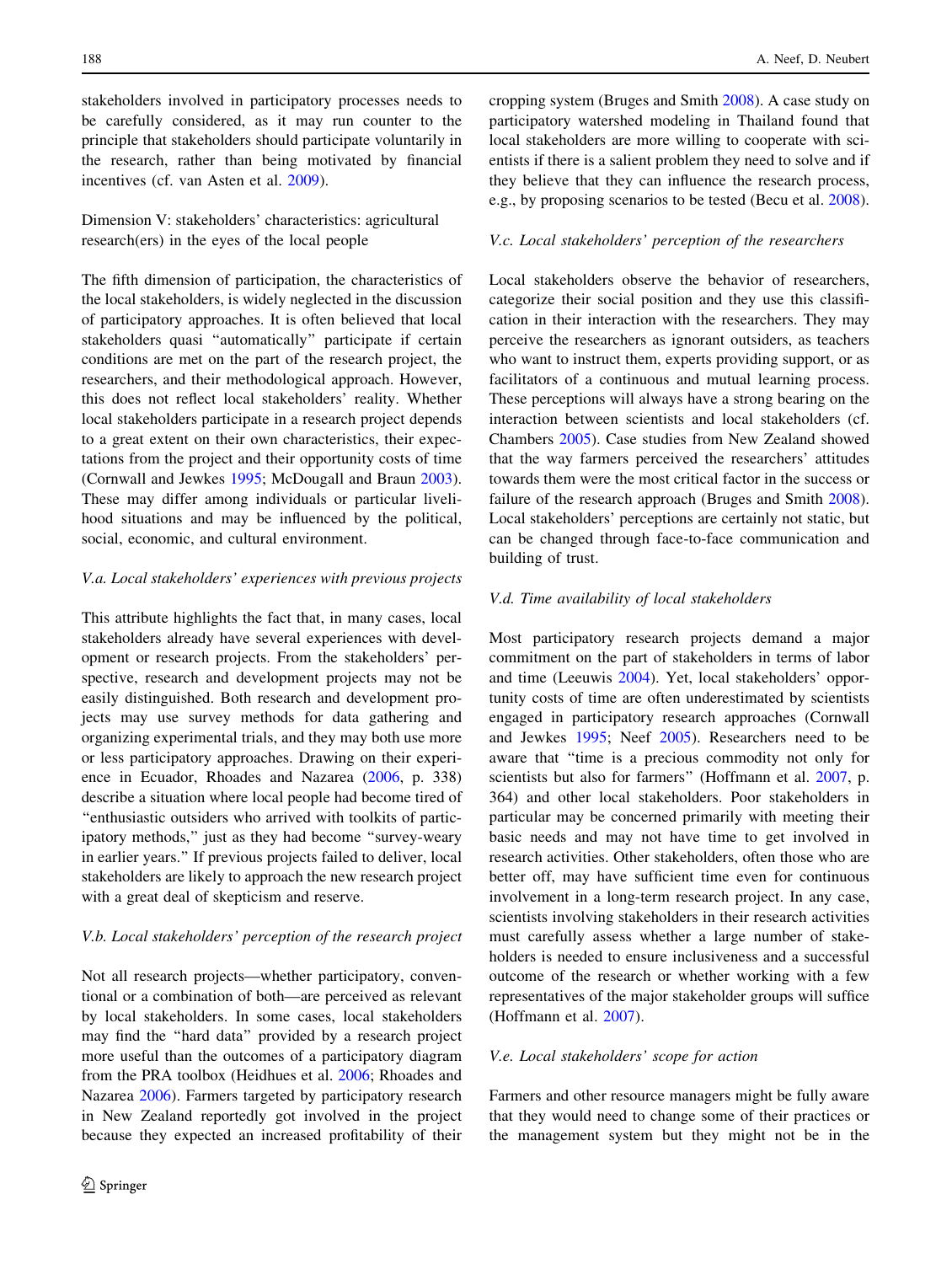position to do anything about it (Buhler et al. [2002](#page-13-0)). The scope for action points to constraints local stakeholders are facing, for instance in changing their land use patterns or adopting soil conservation practices. In an extreme situation, stakeholders may not see any scope for changing their practices or management systems due to extreme poverty, lack of access to markets or credit, unfavorable agro-ecological conditions or a repressive institutional environment. At the other end of the continuum, stakeholders might have a variety of options and are completely free in their decision-making, since they enjoy a sound base in terms of economic resources, good access to markets and rural finance, favorable agro-ecological conditions, and a highly supportive institutional environment. Participation in agricultural research may need to adapt to these different situations, and practitioners need to be well aware of the "room for maneuver" that exist among the various stakeholder groups.

Dimension VI: stakeholders' benefits: various outcomes of participatory agricultural research

The sixth dimension of the framework addresses the crucial question of expected benefits or outcomes of participatory research. Lilja and Dixon [\(2008](#page-14-0), p. 6) state that ''success is often not found in the agricultural technology alone, but rather in its grounding in and building of human and social capital—confidence, knowledge, networks, and capacity which then allow technologies to have a full effect on livelihoods.''

## VI.a. Innovations, improved practices

The primary focus of development-oriented agricultural research is the generation of technical and institutional innovations and improved practices (Johnson et al. [2004](#page-14-0)). Conventional research projects may provide ''turnkey'' solutions that can be observed on demonstration plots or on farms of experimental farmers. In these cases the stakeholders simply have the choice to adopt or reject the innovations, without the possibility to adapting the technology to their specific farming system. In highly diverse environments, e.g., in mountainous regions, the research process would need to come up with a ''basket of choices'' from which farmers can select the solution that fits best to their specific circumstances (cf. McDougall and Braun [2003\)](#page-14-0). While a major emphasis of participatory agricultural research has been placed on technical innovations, institutional innovations—such as a rice bank or a new management scheme for an irrigation system—are often equally important for local stakeholders. Another aspect that needs to be taken into account is the speed of the innovation process. McDougall and Braun [\(2003,](#page-14-0) p. 43),

for instance, point to evidence that participatory plant breeding projects ''consistently lead to faster release and dissemination of locally accepted varieties.''

## VI.b. Creation of knowledge and awareness

Increased knowledge and awareness among stakeholders can be a major outcome of a research project. They are often referred to as ''disembodied'' effects as they are not an integral part of the technical or institutional innovation (Lilja and Dixon [2008](#page-14-0), p. 8). These can cover a spectrum from knowledge on a specific topic or commodity to awareness of causal relationships in agro-systems to knowledge on how whole systems or value chains function. Research may also enhance stakeholders' awareness about the positive or negative effects certain practices may have on the ecological services of a watershed or on downstream residents. Finally, a participatory project may enable stakeholders to blend their local knowledge with ''expert'' scientific knowledge in a complementary or even synergetic way (Price [2001;](#page-14-0) Neef et al. [2006;](#page-14-0) Hoffmann et al. [2007](#page-14-0); van Asten et al. [2009](#page-15-0)).

#### VI.c. Improvement of skills

Local stakeholders' skills may improve considerably through their participation in agricultural research projects. These include diagnostic and technical skills acquired, for example, through the use of a bio-insecticide or a watersaving irrigation system. Managerial or organizational skills are often learned in the context of the collective management of grazing land (Millar and Curtis [1999\)](#page-14-0) or a farmer field school (FFS), for instance (e.g., Price [2001](#page-14-0); van de Fliert et al. [2007](#page-15-0)). The involvement with the research project may also improve the experimental skills and problemsolving capacities of the stakeholders as exemplified by the creation of farmer experimenter groups in Latin America (Ashby et al. [2000](#page-13-0)).

#### VI.d. Empowerment and social capital

In the past, more radical proponents of participatory approaches have called for the empowerment of local stakeholder groups through the research process in a Freirean sense, following the paradigm that participation is an end in itself rather than a means to an end (cf. Pretty [1995](#page-14-0); Lilja and Bellon [2008\)](#page-14-0). Today, most practitioners of participatory agricultural research emphasize a more functional role of participation (Hellin et al. [2008](#page-14-0)), although the question of power relations in participatory approaches is still of great relevance, particularly when the research project focuses on marginalized groups, e.g., women, ethnic minority groups or the poor. Incorporating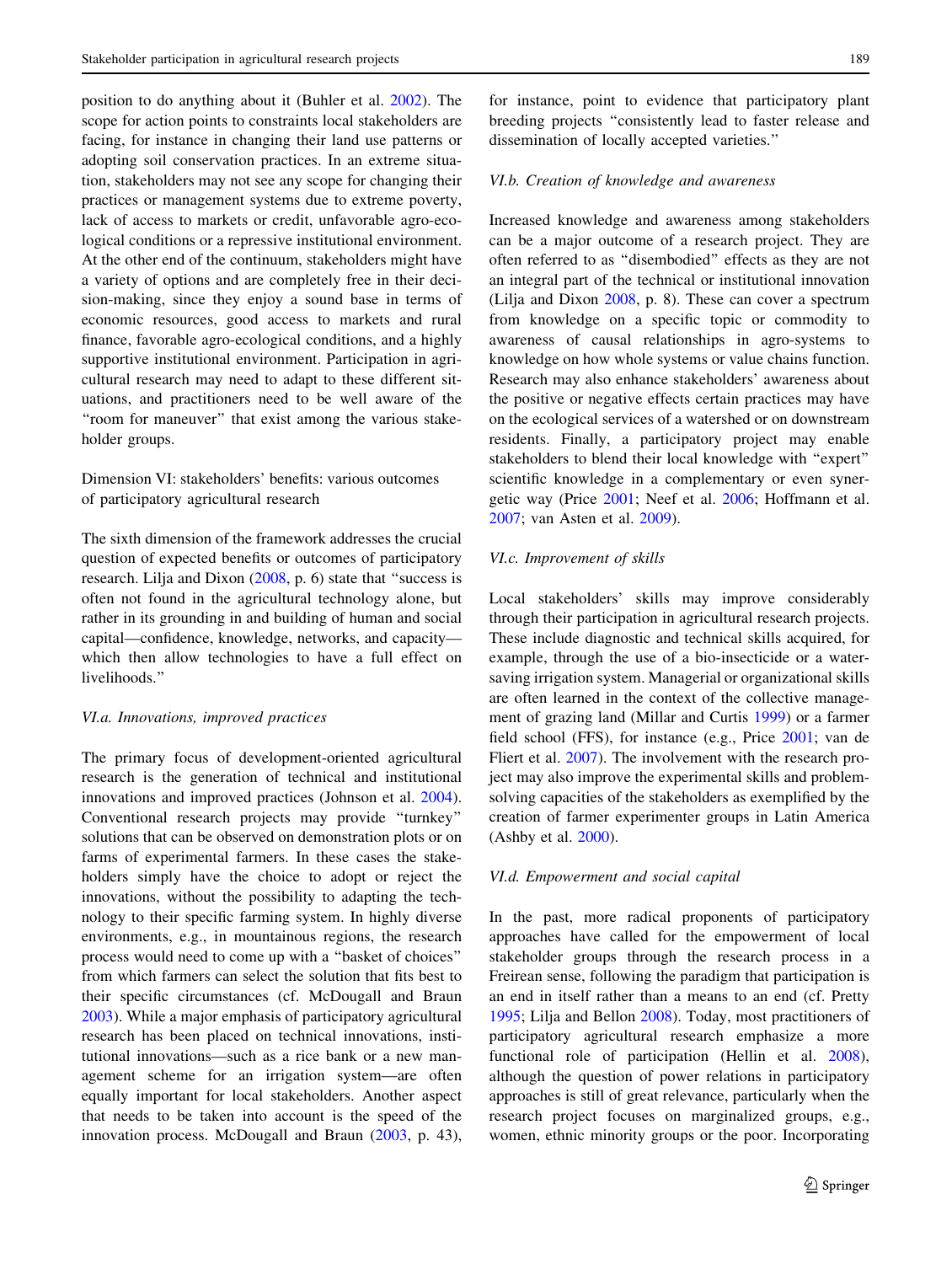stakeholders in the research process often has an impact on social capital formation. For instance, the potential for collective action among participating stakeholders can be enhanced in the course of the research. Yet, the short time frame of many research projects is often not very conducive to the formation of new organizations or strengthening of existing groups (Johnson et al. [2004\)](#page-14-0). Another factor to be considered under this attribute is that there may be forms of social capital pre-existing in the targeted communities that can be crucial for the success or failure of the research project, but may be difficult to influence by project staff.

## VI.e. Improvement of livelihoods

The last benefit considered is the improvement of local stakeholders' livelihoods. The research project may increase resilience of local livelihoods to external shocks and enhance the capacity of local stakeholders and institutions to adapt to changing conditions. Yet, scientists engaged in participatory research towards sustainable agriculture may often face significant tradeoffs between enhancing the economic opportunities of local stakeholders and advancing wider public policy goals, such as protection of the environment (cf. Bruges and Smith [2008\)](#page-13-0). Trade-offs also frequently exist between the livelihood needs of upstream resource managers and the well-being of downstream residents, for instance, when an innovation leads to the reallocation of water resources between upstream and downstream users.

Discussion: applications, potential, and shortcomings of the participation framework

In this section we discuss the potential applications of the participation framework and some of its shortcomings drawing largely on our experience of using it to implement and assess participatory research approaches in a collaborative research program in mountainous regions of Southeast Asia.

We presented the six-dimensional participation framework to the Thai, Vietnamese, and German members of the Uplands Program during a number of workshops and individual encounters. We asked project leaders and junior researchers to evaluate their own subprojects with regard to participatory potential, elements, and methods along the different dimensions and attributes of the framework. In discussing the various dimensions and attributes of the framework, project leaders and their junior researchers, i.e., Ph.D. students, did not always come to similar conclusions as to whether a particular subproject had applied certain participatory elements or should integrate more or different stakeholders in the further research process. This was

mainly due to the fact that junior researchers were the ones who had conducted the field work and thus had a more intimate knowledge of the forms and degrees of local stakeholders' participation in the respective subproject. In the case of a subproject on water-saving irrigation, for instance, the project leader assessed the research project which he had designed with a participatory technology development (PTD) approach in mind—as highly participatory, i.e., involving farmers in all major steps of implementation and evaluation and providing substantial direct benefits to participating farmers. The German Ph.D. student under his supervision, who had conducted the field research together with his Thai research assistants, provided a much less participatory picture in his self-assessment, particularly reflected in low ratings of his own "participatory skills" (dimension III), his scarce encounters with farmers (dimension IV), and in his doubts whether farmers would reap any benefits from this type of research (dimensions I and VI). The apparent value of applying the participation framework was that the different perceptions were made transparent and could become a subject of informed discussion. This could lead to rethinking project types and approaches, to greater reflection on the use of participatory and non-participatory methods in a given research context, and to improved planning of future phases of the project.

Another value of the framework was the convergence of previously differing levels of understanding of the concept of participatory research among the participating scientists. Prior to applying the framework, for instance, many of our Thai and Vietnamese counterparts had shown a tendency of equating participatory approaches with the use of participatory rural appraisal (PRA), an approach that has become increasingly popular with international and national development projects in the two countries. Many of them therefore were skeptical whether such ''quick'' methods could generate valid scientific results. The framework contributed to raising awareness of the diversity of participatory research approaches beyond the PRA toolbox and showed how participatory methods can be combined with conventional research methods without compromising the rigor of scientific approaches.

By assessing their own subproject with the help of the participation framework, some researchers also found that they had not fully exploited the participatory potential of their respective subproject in previous phases and decided to pay more attention to the inclusion of stakeholders and their knowledge domains in subsequent funding phases. Fellow soil scientists, for example, changed their exclusive focus on scientific soil mapping—which was found to lack relevance for local land use decisions—and combined scientific and local knowledge in innovative ways which even opened up new vistas towards scaling up soil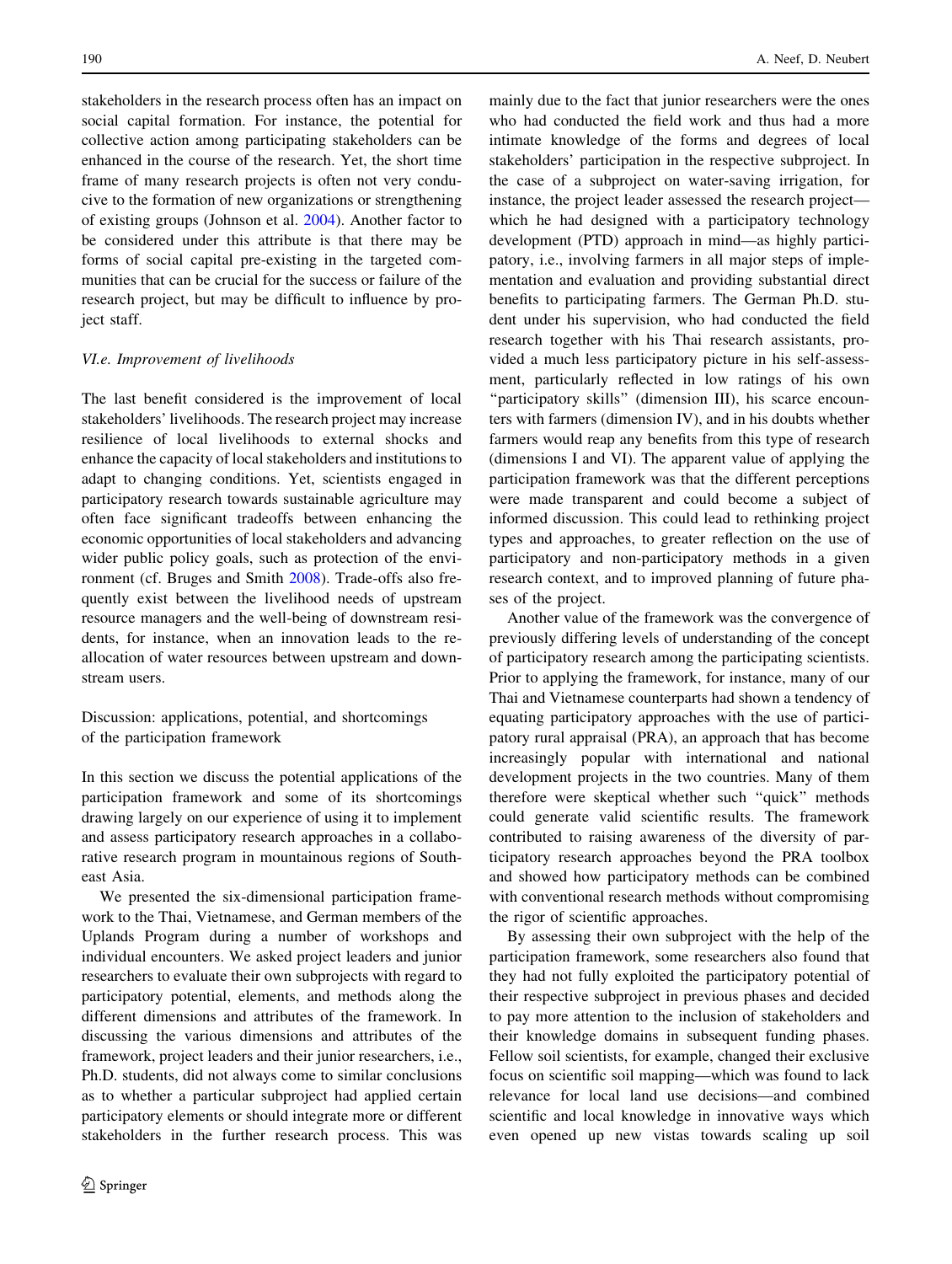suitability information from local to regional level (cf. Schuler et al. [2006](#page-15-0)). In a subproject on biological pest control in fruit orchards, the German field researcher decided to broaden the reductionist approach of his research—consisting of researcher-controlled on-farm experiments with a rather low degree of interaction with farmers—by adding a study on local ecological knowledge combined with feedback for farmers on the research results of the on-farm experiments and a joint analysis of the findings (cf. Neef [2008](#page-14-0)). This add-on activity helped to get a better assessment of the major pest insects from the farmers' perspective, which provided a good basis for a follow-up project in the field of integrated pest management strategies.

Applying the framework also helped members of our program to understand that there was no a priori propensity for particular disciplines to be more ''participatory'' than others. Food technologists, for instance, who had previously characterized themselves as rather ''non-participatory'' scientists, discovered a variety of participatory elements in their projects, e.g., when they involved local processors in research on minimizing waste from fruit processing. The framework was also an eye-opener for some natural scientists who learned that much of their fellow social scientists' field research shows not more participatory elements than, for instance, agronomists' controlled crop experiments. A major lesson learned from applying the framework in a comparative perspective across various subdisciplines of the agricultural sciences was that the successful integration of participatory methods in agricultural research programs depends more on the personal characteristics of researchers (dimension III) than on their disciplinary background and the research approach (dimension II).

After it had been successfully tested and applied in the Uplands Program, the framework was also employed in another large-scale multidisciplinary research program on biodiversity conservation in Africa, involving more than 450 scientists from 13 European and African countries. This program had faced the challenge of responding to young field researchers' increasing demands for more participatory approaches and impact-orientation in an otherwise predominantly academic research program. Therefore, the program's coordinators invited the first author to present the framework in two workshops bringing together some of the senior project leaders with the junior field researchers. Discussing the analytical framework in interdisciplinary groups supported the planning process towards assessing the potential of stakeholder inclusion in the second phase and, as a highly appreciated side effect, supported participants' understanding of the methods, concepts, and underlying epistemologies of other disciplines. During one of the workshops a heated debate arose

when the participants discussed the framework's attribute "research epistemology" (II.b). The major question was whether certain disciplines, such as cultural anthropology and ecology, follow a more positivist or a more constructivist paradigm. While this controversy could not be resolved during the workshop, the framework had helped to stimulate such interdisciplinary debate that is a crucial element in collaborative research programs. Yet, most importantly, the framework helped to convince both natural and social scientists that participatory research approaches can broaden the methodical portfolio in biodiversity research and increase its relevance for local stakeholders.

One of the challenges in applying the participation framework is that it is rather time-consuming due to the number of dimensions and attributes considered and the resulting complexity. Hence, some of our fellow scientists simply refused to participate in interdisciplinary workshops where the framework was discussed and employed as a tool for self-reflection and assessment of participatory elements in the respective subprojects. Apparently, there is a trade-off between the potential of such a framework to cover the broadest possible range of participatory elements that may play a role in research projects and the framework's user-friendliness. Agricultural and development economists, whose respondents in formal surveys usually comprise large samples and whose research is more addressed to policy-makers as end-users rather than to farmers, generally found the participation framework less suitable for assessing their own research than other social scientists, such as anthropologists and rural sociologists, due to difficulties in reflecting on stakeholders' characteristics (dimension III) and stakeholders' benefits (dimension VI).

Notwithstanding these shortcomings, the framework proved helpful in stimulating informed debate and selfreflection on the use and usefulness of participatory research methods in particular research contexts and in various research phases. Recently, the Office for Technology Impact Assessment of the German Parliament has endorsed the framework as an effective tool for reflecting on the potential of participatory agricultural research towards solving the global food security problem. While this framework was developed primarily for the application in the field of agricultural sciences, it has already proved its potential use in environmental science projects with a focus on change, such as biodiversity conservation programs (see above). Adapted forms of the framework may also be applied in other science fields, where stakeholder participation has been increasingly discussed in recent years, such as health and educational sciences (cf. Cornwall and Jewkes [1995\)](#page-14-0). Development practitioners and extension workers may also want to test the application of such a framework for planning and assessing stakeholder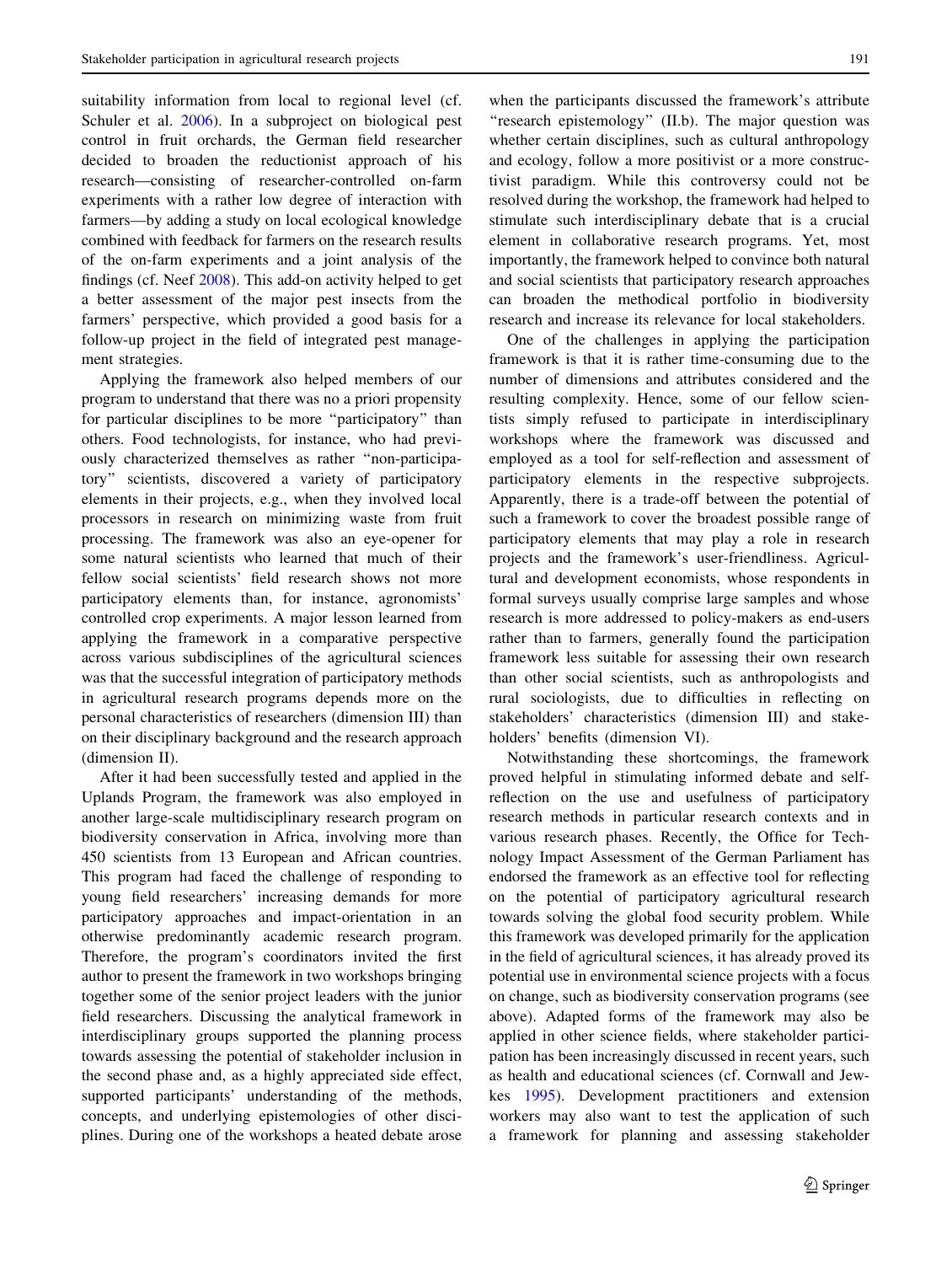<span id="page-13-0"></span>participation in rural development projects and agricultural extension programs.

# Conclusion

The participation framework was developed to serve a number of objectives. It enables—with its subdivision into dimensions and attributes—a process of self-reflection, informed discussion, and decision-making with regard to the usefulness of applying participatory elements in a specific research context. It may help to identify particular strengths, opportunities, and limitations of stakeholder inclusion in a research project and can assist in monitoring and planning the evolution of research projects with regard to participatory elements over several research phases.

The framework tries to overcome the shortcomings of linear and prototypical typologies in participatory agricultural research. Rather than being a normative tool for assessing the degree of stakeholder participation in research—implicit in some of the earlier typologies and frameworks—the participation framework can provide a sound basis for reflecting on and planning the use of participatory approaches in agricultural research which has become increasingly diversified in recent years. The aim is to optimize the use of participatory approaches in a given research context, not to maximize the application of participatory methods in agricultural research in general (cf. Kanji and Greenwood [2001](#page-14-0)).

We conclude that the framework can make a contribution to informing the still controversial debate on the value and significance of participatory approaches in the agricultural sciences. For a critical and productive reflection on agricultural research involving various types of stakeholders beyond the science domain, we need a differentiated and structured discussion on the potential and limitations of participatory approaches in the specific context of a project and on how participatory elements can be successfully integrated into research practice. The participation framework may serve as a starting point for an improved methodology that offers the possibility to decide on the use of participatory approaches in a more meaningful, creative and transparent way, while doing justice to the multidimensional, dynamic nature of stakeholder participation in various research contexts.

Acknowledgments This participation framework was developed in the context of the Thai–Vietnamese–German Collaborative Research Center ''Sustainable Land Use and Rural Development in Mountainous Regions of Southeast Asia'' (The Uplands Program) funded by the German Research Foundation (DFG), the National Research Council of Thailand, and the Vietnamese Ministry of Science and Technology. The participation framework was a result of many discussions in the project on participatory methods applied in various

subprojects in Thailand and Vietnam. Rupert Friederichsen who applied different versions of the framework helped us with his constructive criticism. We are indebted to Stephen Biggs, Robert Chambers, Harvey S. James, Jr., Franz Heidhues, Laura DeLind, Jules Pretty, and five anonymous reviewers who gave valuable comments on earlier versions of the participation framework and of this paper.

Open Access This article is distributed under the terms of the Creative Commons Attribution Noncommercial License which permits any noncommercial use, distribution, and reproduction in any medium, provided the original author(s) and source are credited.

#### References

- Agrawal, A. 1995. Dismantling the divide between indigenous and scientific knowledge. Development and Change 26: 413–439.
- Arnstein, S.R. 1969. A ladder of citizen participation. Journal of the American Institute of Planners 35(4): 216–224.
- Ashby, J.A. 1996. What do we mean by participatory research in agriculture? In New frontiers in participatory research and gender analysis, Proceedings of the International Seminar on Participatory Research and Gender Analysis (PRGA), 9–14 September 1996, ed. CIAT (Centro Internacional de Agricultura Tropical), 15–22. Cali, Colombia: CIAT.
- Ashby, J. 2003. Introduction: Uniting science and participation in the process of innovation—Research for development. In Managing natural resources for sustainable livelihoods: Uniting science and participation, ed. B. Pound, S. Snapp, C. McDougall, and A. Braun, 1–19. London: Earthscan.
- Ashby, J., A. Braun, T. Gracia, M. Guerrero, C.A. Quirós, and J.I. Roa. 2000. Investing in farmer researchers: Experience in Latin America. Cali, Colombia: Centro Internacional de Agricultura Tropical (CIAT).
- Becu, N., A. Neef, P. Schreinemachers, and C. Sangkapitux. 2008. Participatory computer simulation to support collective decisionmaking: Potential and limits of stakeholder involvement. Land Use Policy 25(4): 498–509.
- Bentley, J.W. 1994. Facts, fantasies, and failures of farmer participatory research. Agriculture and Human Values 11: 140–150.
- Biggs, S. 1989. Resource-poor farmer participation in research: A synthesis of experiences from nine national agricultural research systems. OFCOR comparative study paper. The Hague: International Service for National Agricultural Research (ISNAR).
- Biggs, S. 1990. A multiple source of innovation model of agricultural research and technology promotion. World Development 18(11): 1481–1499.
- Bousquet, F., G. Trébuil, S. Boisseau, C. Baron, P. d'Aquino, and J.-C. Castella. 2005. Knowledge integration for participatory land management: The use of multi-agent simulations and a companion modelling approach. In Participatory approaches for sustainable land use in Southeast Asia, ed. A. Neef, 291–310. Bangkok: White Lotus.
- Bruges, M., and W. Smith. 2008. Participatory approaches for sustainable agriculture: A contradiction in terms? Agriculture and Human Values 25: 13–23.
- Buhler, W., S. Morse, E. Arthur, S. Bolton, and J. Mann. 2002. Science, agriculture, and research: A compromised participation?. London: Earthscan.
- Chambers, R. 1983. Rural development: Putting the last first. New York: Longman.
- Chambers, R. 1997. Whose reality counts?. London: Intermediate Technology Publications.
- Chambers, R. 2005. Ideas for development. London and Sterling: Earthscan.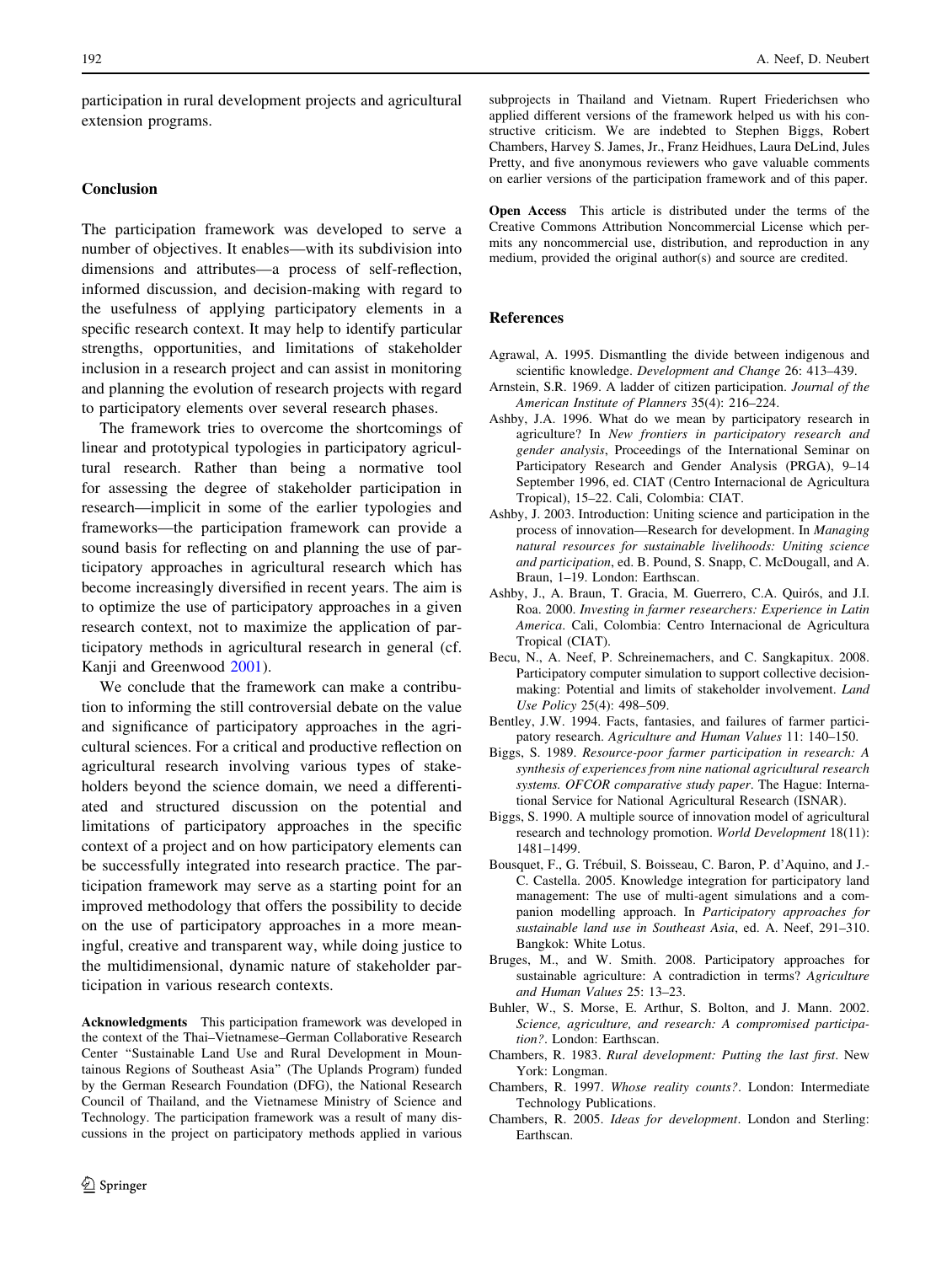- <span id="page-14-0"></span>Christinck, A., E. Weltzien, and V. Hoffmann (eds.). 2005. Setting breeding objectives and developing seed systems with farmers. A handbook for practical use in participatory plant breeding projects. Weikersheim: Margraf Publishers and Wageningen, The Netherlands: Center for Tropical Agriculture (CTA).
- Cleveland, D.A., and D. Soleri. 2007. Farmer knowledge and scientist knowledge in sustainable agricultural development: Ontology, epistemology, and praxis. In Local science vs. global science: Approaches to indigenous knowledge in international development, ed. P. Sillitoe, 209–229. New York/Oxford: Berghahn Books.
- Cooke, B., and U. Kothari (eds.). 2001. Participation: The new tyranny?. London: Zed Books.
- Cornwall, A., and R. Jewkes. 1995. What is participatory research? Social Sciences and Medicine 41(12): 1667–1676.
- Ellen, R., and H. Harris. 2000. Introduction. In Indigenous environmental knowledge and its transformations—Critical anthropological perspectives, ed. R. Ellen, P. Parkes, and A. Bicker, 1–34. Amsterdam: Harwood Academic Publishers.
- El-Swaify, S., and D. Evans, with an international group of contributors. 1999. Sustaining the global farm: Strategic issues, principles, and approaches. 10th International Soil Conservation Organization Conference, West Lafayette, Indiana, USA.
- Fals-Borda, O., and M.A. Rahman. 1991. Action and knowledge. Breaking the monopoly with participatory action research. London: Intermediate Technology Publications.
- Farrington, J. 1998. Organisational role in farmer participatory research and extension: Lessons from the past decade. Natural resources perspectives No. 27. London: Overseas Development Institute (ODI).
- Freire, P. 1973. Education for critical consciousness. New York: Seabury Press.
- Gujit, I., and M.K. Shah. 1998. Waking up to power, conflict and process. In The myth of community: Gender issues in participatory development, ed. I. Gujit, and M.K. Shah, 1–23. London: Intermediate Technology Publications.
- Heidhues, F., K. Stahr, U.-J. Nagel, D. Thomas, and A. Neef. 2006. Lessons learned and future challenges for integrated and participatory approaches to mountain research. Journal of Mountain Science 3(4): 347–354.
- Hellin, J., M.R. Bellon, L. Badstue, J. Dixon, and R. La Rovere. 2008. Increasing the impacts of participatory research. Experimental Agriculture 44: 81–95.
- Hoffmann, V., K. Probst, and A. Christinck. 2007. Farmers as researchers: How can collaborative advantages be created in participatory research and technology development? Agriculture and Human Values 24: 355–368.
- Johnson, N., N. Lilja, J. Ashby, and J.A. Garcia. 2004. The practice of participatory research and gender analysis in natural resource management. Natural Resources Forum 28: 189–200.
- Kanji, N., and L. Greenwood. 2001. Participatory approaches to research and development in IIED: Learning from experience. London: International Institute of Environment and Development (IIED).
- Kloppenburg, J. 1991. Social theory and the de/reconstruction of agricultural science: Local knowledge for an alternative agriculture. Rural Sociology 56(4): 519–548.
- Lambrou, Y. 2001. A typology: Participatory research and gender analysis in natural resource management research. Working document No. 15. Cali, Colombia: CGIAR Participatory Research and Gender Analysis Program, CIAT (Centro Internacional de Agricultura Tropical).
- Leeuwis, C. with contributions from A. van den Ban. 2004. Communication for rural innovation: Rethinking agricultural extension. Third Edition. Oxford: Blackwell Publishing.
- Lilja, N., and M. Bellon. 2008. Some common questions about participatory research: A review of the literature. Development in Practice 18(4–5): 479–488.
- Lilja, N., and J. Dixon. 2008. Responding to the challenges of impact assessment of participatory research and gender analysis. Experimental Agriculture 44: 3–19.
- Lilja, N., J.A. Ashby, and L. Sperling (eds.). 2001. Assessing the impact of participatory research and gender analysis. Cali, Colombia: Participatory Research and Gender Analysis Program, CIAT (Centro Internacional de Agricultura Tropical).
- McDougall, C., and A. Braun. 2003. Navigating complexity, diversity, and dynamism: Reflections on research for natural resource management. In Managing natural resources for sustainable livelihoods: Uniting science and participation, ed. B. Pound, S. Snapp, C. McDougall, and A. Braun, 20–47. London: Earthscan.
- Millar, J., and A. Curtis. 1999. Challenging the boundaries of local and scientific knowledge in Australia: Opportunities for social learning in managing temperate upland pastures. Agriculture and Human Values 16: 389–399.
- Nagel, U., F. Heidhues, P. Horne, and A. Neef. 2005. Participatory technology development and local knowledge for sustainable land use in Southeast Asia: Lessons learned and challenges ahead. In Participatory approaches for sustainable land use in Southeast Asia, ed. A. Neef, 359–370. Bangkok: White Lotus.
- Neef, A. 2003. For discussion: Participatory approaches under scrutiny—Will they have a future? Quarterly Journal of International Agriculture 42(4): 489–497.
- Neef, A. 2005. Participatory approaches and local knowledge for sustainable land use—An introduction. In Participatory approaches for sustainable land use in Southeast Asia, ed. A. Neef, 3–32. Bangkok: White Lotus.
- Neef, A. 2008. Integrating participatory elements in conventional research projects: Measuring the costs and benefits. Development in Practice 18(4–5): 576–589.
- Neef, A., F. Heidhues, K. Stahr, and P. Sruamsiri. 2006. Participatory and integrated research in mountainous regions of Thailand and Vietnam: Approaches and lessons learned. Journal of Mountain Science 3(4): 305–324.
- Neef, A., R. Friederichsen, and D. Neubert. 2008. Juggling multiple roles or falling between all stools? Insider action research in a collaborative agricultural research program in Southeast Asia. Sociologus 1(2008): 55–80.
- Neubert, D. 2000. A new magic term is not enough. Participatory approaches in agricultural research. Quarterly Journal of International Agriculture 39(1): 25–50.
- Neubert, D. 2005. Are promises kept? Towards a framework for the evaluation of participatory research. In Participatory approaches for sustainable land use in Southeast Asia, ed. A. Neef, 73–96. Bangkok: White Lotus.
- Neubert, D., A. Neef, and R. Friederichsen. 2008. Interaktive Methoden: Erfahrungen mit der Verwendung von ''Participatory Rural Appraisal'' (PRA) in der Forschung. In Forschen unter Bedingungen kultureller Fremdheit, ed. G. Cappai, 95–126. Wiesbaden: Verlag für Sozialwissenschaften.
- Paul, B. 2003. PRA values: How to become a true believer. In Pathways to participation: Reflection on PRA, ed. A. Cornwall, and G. Pratt, 135–139. Rugby: ITDG Publishing.
- Pound, B., S. Snapp, C. McDougall, and A. Braun (eds.). 2003. Managing natural resources for sustainable livelihoods: Uniting science and participation. London: Earthscan.
- Pretty, J. 1995. Participatory learning for sustainable agriculture. World Development 23(8): 1247–1263.
- Price, L.L. 2001. Demystifying farmers' entomological and pest management knowledge: A methodology for assessing the